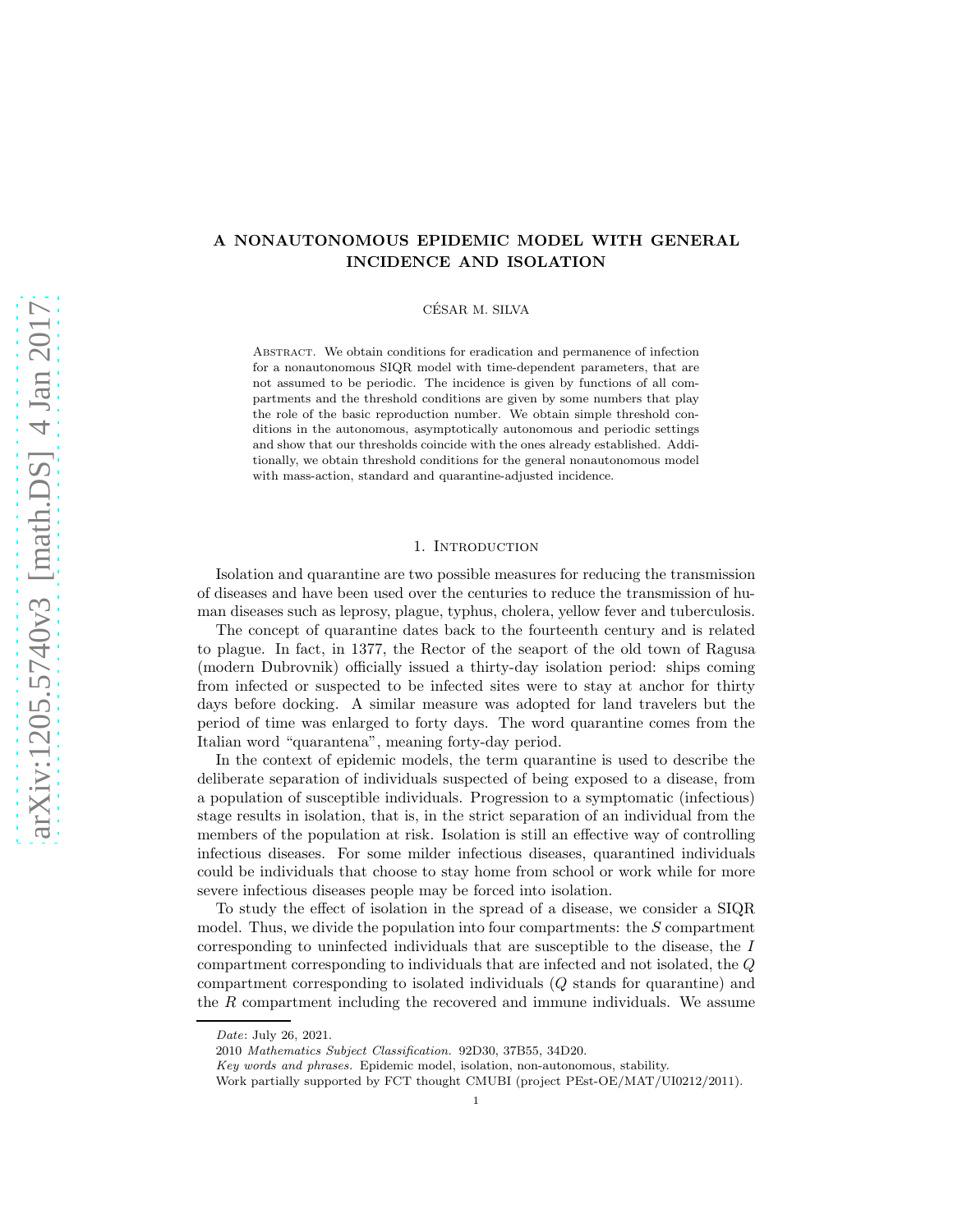#### $2$   $\,$   $\,$  CÉSAR M. SILVA  $\,$

in this paper that the isolated individuals are perfectly separated from the others so that they do not infect the susceptibles and that the infection confers permanent immunity upon recovery. Measles, mumps and rubella are examples of diseases that confer lifelong immunity.

A major concern when studying epidemic models is to understand the asymptotic behavior of the compartments considered, particularly the infective compartment. Frequently, in autonomous epidemic models, one of two situations occur: there is a disease-free equilibrium that is the unique equilibrium of the system or the diseasefree equilibrium coexists with an endemic equilibrium. The basic reproduction number is a fundamental tool to obtain the behavior for a given set of parameters: if the basic reproductive number is less than one the disease-free equilibrium is locally asymptotically stable and if this number exceeds one the disease remains in the population.

Several authors studied autonomous epidemic models with a quarantine class. Namely, Feng and Thieme [\[10\]](#page-22-0) proposed a SIQR model for childhood diseases and showed that isolation can be responsible for the existence of self-sustained oscillations. Their model includes a modified incidence function - the quarantine-adjusted incidence - where the number of per capita contacts between susceptibles and infectives is divided by the number of non isolated individuals. Some dynamical aspects of this SIQR model were studied by Wu and Feng [\[27\]](#page-22-1). Namely, these authors studied this model through unfolding analysis of a normal form derived from the model and found Hopf and homoclinic bifurcations associated to this unfolding. A generalized version of Feng and Thieme's model, allowing infected individuals to recover without passing through quarantine and also disease related deaths, was proposed by Hethcote, Zhien and Shengbing in [\[13\]](#page-22-2), where this model was compared to SIQR models with different incidences. A similar analysis is also undertaken in that paper for SIQS models with different incidences. The authors concluded in that work that the SIQR model with quarantine-adjusted incidence seems consistent with the sustained oscillations that are observed in real disease incidences but do not match every aspect of the observed data.

Other types of epidemic models with quarantine were studied in the literature. A SEIQR model was considered by Gerberry and Milner in [\[12\]](#page-22-3) where the authors studied the dynamics and used historical data to discuss the adequacy of the model in the context of childhood diseases. The global dynamic behavior of a different SEIQS epidemic model, with a nonlinear incidence of the form  $\beta SI$ , was analyzed by Yi, Zhao and Zhang in [\[25\]](#page-22-4). In another direction, Arino, Jordan and van den Driessche [\[2\]](#page-21-0) studied the effect of quarantine in a general model of a disease that can be transmitted between different species and multiple patches (though in their setting quarantine is present only in the form of travel restriction between patches). A model with twelve different classes was proposed by Safi and Gumel [\[24\]](#page-22-5) to study the impact of quarantine of latent cases, isolation of symptomatic cases and of an imperfect vaccine in the control of the spread of an infectious disease in the population. The same authors studied a delayed model including a quarantined class [\[23\]](#page-22-6).

We emphasize that all the above models are autonomous models. However, it is well-known that fluctuations are very common in disease transmission. Many diseases show seasonal behaviour, with some periods of the year being more propitious for transmission than others. For instance, the opening and closing of schools tend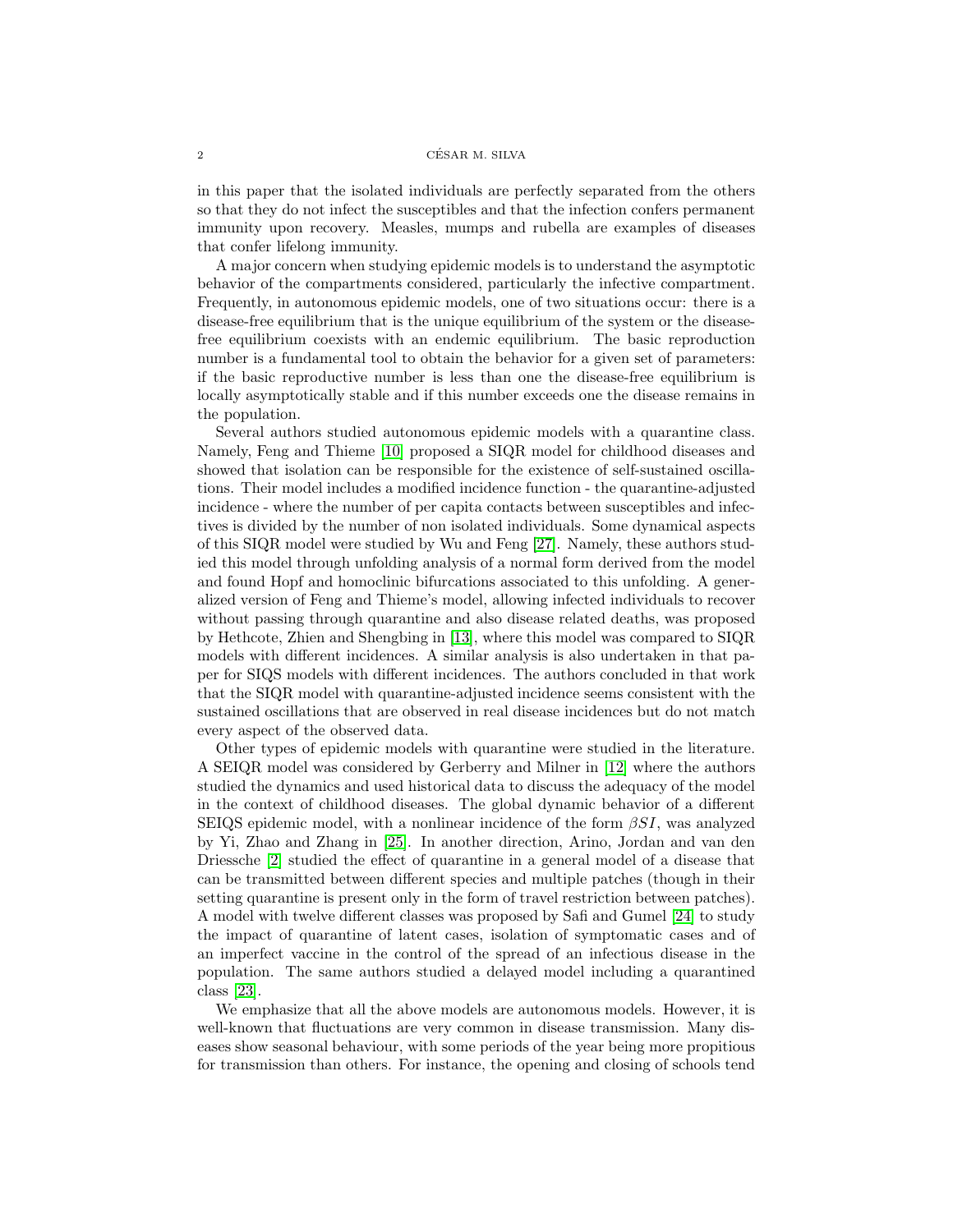to make the contact rates vary seasonally in childhood diseases [\[6\]](#page-21-1). For example, the study of weekly measles case reports from England and Wales demonstrated a decline in the transmission parameter during school holidays [\[11\]](#page-22-7).

It has been demonstrated that nonautonomous behavior, in particular periodic or almost periodic behavior, is present in contact rates corresponding to diseases like the flu [\[9\]](#page-22-8), measles, chickenpox and mumps [\[19\]](#page-22-9), mucormycosis [\[1\]](#page-21-2), leishmaniasis [\[3\]](#page-21-3) and dengue [\[5\]](#page-21-4). Thus, in the study of seasonal infections, it is natural to consider contact rates given by periodic functions. A common contact rate can have the form  $\beta(t) = \alpha(1 + \sigma \cos(2\pi t))$ , where  $\sigma$  is the amplitude of seasonal variation in transmission, usually called "strength of seasonal forcing" [\[17\]](#page-22-10). Additionally, it is also a fact that environment and demographics change with time, sometimes in a aperiodic way. It is therefore natural to consider time-dependent parameters in epidemic models and define threshold conditions for extinction and persistence of the disease in the nonautonomous case.

Our objective in this paper is to consider a family of nonautonomous SIQR models with a large family of contact rates given by general functions that are, in general, time-dependent and far from bilinear, and obtain numbers that play the role of the basic reproductive number in this setting. Related results for nonautonomous SIRVS models were obtained in [\[21,](#page-22-11) [28\]](#page-22-12), though the incidences considered in those papers are linear in the infectives while here we assume that the incidences are, in general, nonlinear functions of all compartments. We not that, for some diseases with long latent stages, a latent class must be considered. Thus our model is only suitable for diseases with zero or negligible latent period.

Note that in [\[22,](#page-22-13) [26\]](#page-22-14) some methods were developed to obtain thresholds for general periodic models. These methods apply to our setting when we assume the coefficients to be periodic. We emphasise that this is not necessarily our case, since our coefficients need not be periodic. Additionally, our thresholds are given by explicit formulas (see section [3\)](#page-7-0).

The structure of the paper is as follows: in section [2](#page-3-0) we introduce the model and the main definitions; in section [3](#page-7-0) we state our main Theorem; in the next sections we look at some particular cases of our model, namely, in section [4](#page-8-0) we particularize for the autonomous model, in section [5](#page-9-0) we see that the asymptotically autonomous model has the same thresholds as the limiting autonomous model, in section [6](#page-10-0) we obtain thresholds for the periodic model with constant death and recruitment rates, in section [7](#page-11-0) we consider the general nonautonomous model with mass-action and constant birth and death rates, in section [8](#page-12-0) we consider the general nonautonomous model with standard and quarantine-adjusted incidences; in section [9](#page-12-1) we prove some auxiliary results and the main theorem; in section [10](#page-18-0) we present some simulations that illustrate our results; finally in section [11](#page-20-0) we summarize our results and consider some possible future work.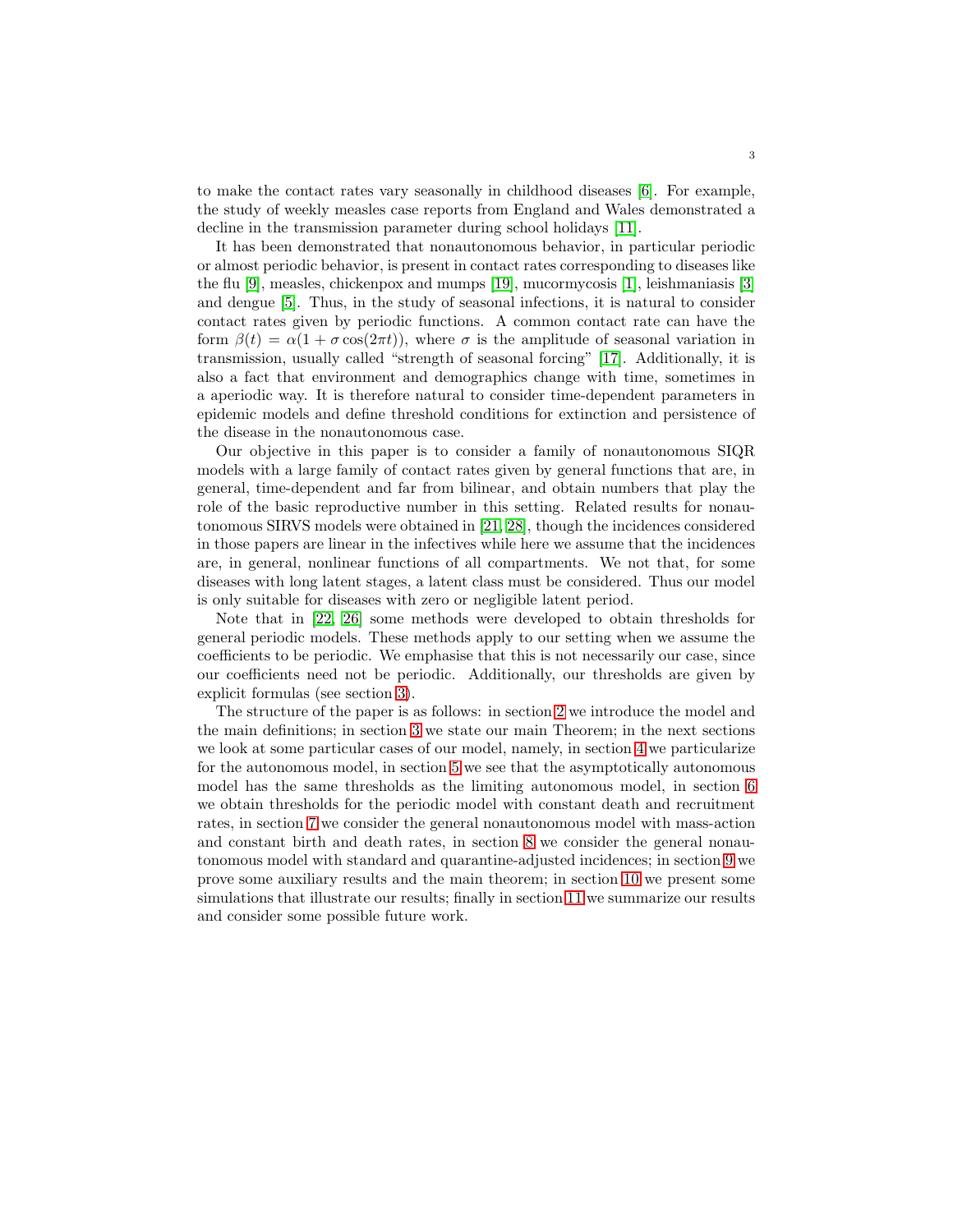#### <span id="page-3-0"></span>4 CESAR M. SILVA ´

### 2. Generalized nonautonomous SIQR model

We consider the following nonautonomous and general incidence SIQR model that generalizes the three autonomous SIQR models in [\[13\]](#page-22-2),

<span id="page-3-1"></span>
$$
\begin{cases}\nS' = \Lambda(t) - \varphi(t, S, R, Q, I) - d(t)S \\
I' = \varphi(t, S, R, Q, I) - [\gamma(t) + \sigma(t) + d(t) + \alpha_1(t)]I \\
Q' = \sigma(t)I - [d(t) + \alpha_2(t) + \varepsilon(t)]Q \\
R' = \gamma(t)I + \varepsilon(t)Q - d(t)R\n\end{cases}
$$
\n(1)

where  $S, R, Q$  and I correspond respectively to the susceptible, recovered, quarantine and infective compartments;  $\Lambda(t)$  is the recruitment of susceptible (births and immigration);  $\varphi(t, S, R, Q, I)$  is the incidence (into the infective class);  $d(t)$  is the per capita natural mortality rate;  $\gamma(t)$  is the recovery rate;  $\sigma(t)$  is the removal rate from the infectives;  $\alpha_1(t)$  is the disease related death in the infectives;  $\alpha_2(t)$  is the disease related death in the quarantine class; and  $\varepsilon(t)$  is the removal rate from the quarantine class. We will assume that  $\varphi, \Lambda, d, \gamma, \sigma, \alpha_1, \alpha_2$  and  $\varepsilon$  are continuous bounded and nonnegative functions on  $\mathbb{R}^+_0$  and that there are  $\omega_d, \omega_{\Lambda} > 0$  such that

<span id="page-3-4"></span>
$$
d_{\omega_d}^- > 0 \quad \text{and} \quad \Lambda_{\omega_\Lambda}^- > 0,\tag{2}
$$

where we are using the notation

<span id="page-3-9"></span>
$$
h_{\omega_h}^- = \liminf_{t \to +\infty} \int_t^{t + \omega_h} h(s) \, ds \quad \text{and} \quad h_{\omega_h}^+ = \limsup_{t \to +\infty} \int_t^{t + \omega_h} h(s) \, ds,\tag{3}
$$

that we will keep on using throughout the paper. For bounded  $h$  we will also use the notation

$$
h_S = \sup_{t \ge 0} h(t) \quad \text{ and } \quad h_I = \inf_{t \ge 0} (t).
$$

Next we state some simple facts about problem [\(1\)](#page-3-1).

<span id="page-3-7"></span><span id="page-3-2"></span>Proposition 1. We have the following:

- i) all solutions  $(S(t), I(t), Q(t), R(t))$  of [\(1\)](#page-3-1) with  $S(t_0) \ge 0, I(t_0) \ge 0, Q(t_0) \ge 0$ and  $R(t_0) \geq 0$  verify  $S(t) \geq 0$ ,  $I(t) \geq 0$ ,  $Q(t) \geq 0$  and  $R(t) \geq 0$  for all  $t \geq t_0$ ;
- <span id="page-3-3"></span>ii) all solutions  $(S(t), I(t), Q(t), R(t))$  of [\(1\)](#page-3-1) with  $S(t_0) > 0$ ,  $I(t_0) > 0$ ,  $Q(t_0) > 0$ and  $R(t_0) > 0$  verify  $S(t) > 0$ ,  $I(t) > 0$ ,  $Q(t) > 0$  and  $R(t) > 0$  for all  $t \geq t_0$ ;
- <span id="page-3-5"></span>iii) If  $(S(t), I(t), Q(t), R(t))$  is a solution of [\(1\)](#page-3-1) with nonnegative initial conditions then there is a constant  $K > 0$  such that

$$
\limsup_{t \to +\infty} (S(t) + I(t) + Q(t) + R(t)) \le K.
$$

<span id="page-3-6"></span>iv) There are constants  $C, T > 0$  such that, if  $I(t) < \beta$  for all  $t > T$  then

<span id="page-3-8"></span>
$$
Q(t) < C\beta \qquad \text{and} \qquad R(t) < C\beta \tag{4}
$$

for all t sufficiently large.

Proof. Properties [i\)](#page-3-2), [ii\)](#page-3-3) are a simple consequence of the nonnegativeness and the boundedness of the parameter functions. Using [\(2\)](#page-3-4), property [iii\)](#page-3-5) follows easily.

Assuming that  $I(t) < \beta$  for all  $t \geq \tilde{T}$ , by the third equation in [\(1\)](#page-3-1), we get

$$
Q'(t) < \beta \sigma(t) - [d(t) + \alpha_2(t) + \varepsilon(t)]Q(t)
$$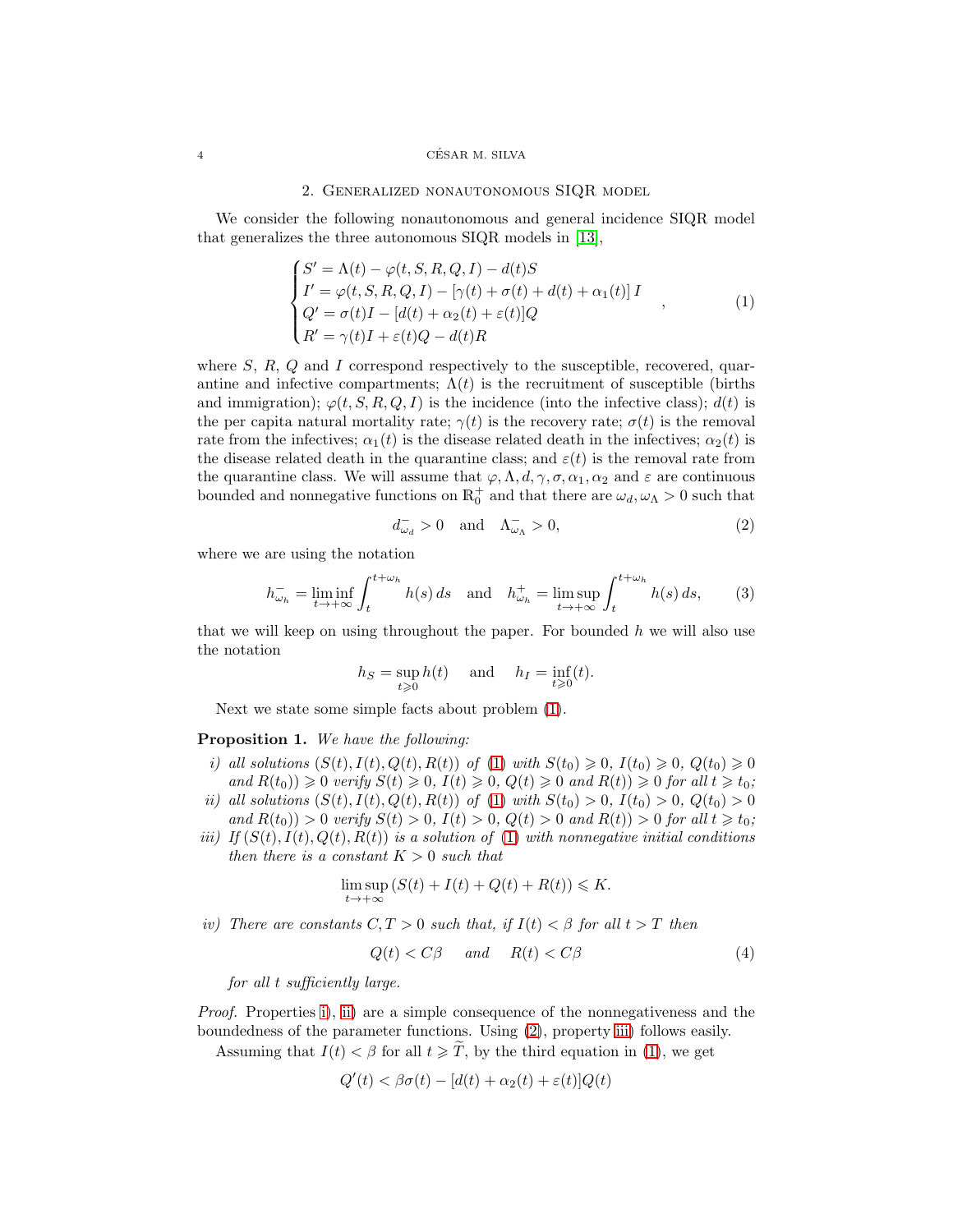and thus, by [\(2\)](#page-3-4), for some  $T > \tilde{T}$  sufficiently large and  $C_0 = \frac{d_{\omega_d}^{-1}}{2\omega_d}$ , we have

$$
Q(t) = e^{-\int_T^t d(s) + \alpha_2(s) + \varepsilon(s) ds} Q(T) + \int_T^t e^{-\int_u^t d(s) + \alpha_2(s) + \varepsilon(s) ds} \beta \sigma(u) du
$$
  
\$\leqslant e^{-C\_0(t - T - \omega\_d)} Q(T) + \beta \sigma\_s \int\_T^t e^{-C\_0(t - u - \omega\_d)} du\$  
\$\leqslant e^{-C\_0(t - T - \omega\_d)} K + \frac{\beta \sigma\_s e^{C\_0 \omega\_d}}{C\_0} \left(1 - e^{-C\_0(t - T)}\right)\$

and thus, taking  $C_1 = \sigma_S e^{C_0 \omega_d}/(2C_0)$ , we have  $Q(t) \leq C_1 \beta$  for t sufficiently large. A similar argument applied to the third equation in [\(1\)](#page-3-1) shows that there is a constant  $C_2 > 0$  (independent of  $\beta$ ) such that  $R(t) \leq C_2\beta$  for t sufficiently large. Choosing  $C = \max\{C_1, C_2\}$  we obtain property [iv\)](#page-3-6).

Consider the auxiliary equation

<span id="page-4-0"></span>
$$
x' = \Lambda(t) - d(t)x,\tag{5}
$$

where  $\Lambda$  and  $d$  are the birth and death rate in [\(1\)](#page-3-1) (that we have assumed to be continuous bounded and nonnegative functions on  $\mathbb{R}^+_0$  verifying  $d^-_{\omega_d} > 0$  and  $\Lambda^-_{\omega_\Lambda} > 0$ for some  $\omega_d, \omega_\Lambda > 0$ . Equation [\(5\)](#page-4-0) corresponds to the differential equation obtained by adding the equations in [\(1\)](#page-3-1) and thus solutions of equation [\(5\)](#page-4-0) correspond to the evolution of the total population. The solutions of this equation will be important to determine threshold conditions for the permanence and extinction of the disease. In the next proposition some properties of the solutions of equation [\(5\)](#page-4-0) are established.

<span id="page-4-8"></span><span id="page-4-2"></span>Proposition 2. We have the following:

- i) Given  $t_0 \geq 0$ , all solutions  $x(t)$  of equation [\(5\)](#page-4-0) with initial condition  $x(t_0) \geq 0$ are nonnegative for all  $t \geq 0$ ;
- <span id="page-4-3"></span>ii) Given  $t_0 \geq 0$ , all solutions  $x(t)$  of equation [\(5\)](#page-4-0) with initial condition  $x(t_0) > 0$ are positive for all  $t \geqslant 0$ ;
- <span id="page-4-4"></span>iii) Given  $t_0 \geq 0$  and a solution  $x(t)$  of equation [\(5\)](#page-4-0) with initial condition  $x(t_0) > 0$ , there are  $M > 0$  and  $t_1 \geq 0$  such that  $x(t) \geq M$  for all  $t \geq t_1$ ;
- <span id="page-4-5"></span>iv) Each fixed solution  $x(t)$  of [\(5\)](#page-4-0) with initial condition  $x(t_0) \geq 0$  is bounded and qlobally uniformly attractive on  $[0, +\infty)$ ;
- <span id="page-4-7"></span>v) There is a constant  $D > 0$  such that, if  $x(t)$  is a solution of [\(5\)](#page-4-0) and  $\tilde{x}(t)$  is a solution of the system

<span id="page-4-6"></span>
$$
x' = \Lambda(t) - d(t)x + f(t)
$$
\n(6)

with  $\tilde{x}(t_0) = x(t_0)$  then

$$
\sup_{t\geqslant t_0}|\tilde{x}(t)-x(t)|\leqslant D\ \sup_{t\geqslant t_0}|f(t)|.
$$

*Proof.* For  $t_0 \ge 0$ , the solution of [\(5\)](#page-4-0) with initial condition  $x(t_0) = x_0 > 0$  is given by

<span id="page-4-1"></span>
$$
x(t) = e^{-\int_{t_0}^t d(s) ds} x_0 + \int_{t_0}^t e^{-\int_u^t d(s) ds} \Lambda(u) du.
$$
 (7)

Since  $t \mapsto \Lambda(t)$  is nonnegative, equation [\(7\)](#page-4-1) immediately implies [i\)](#page-4-2) and [ii\)](#page-4-3).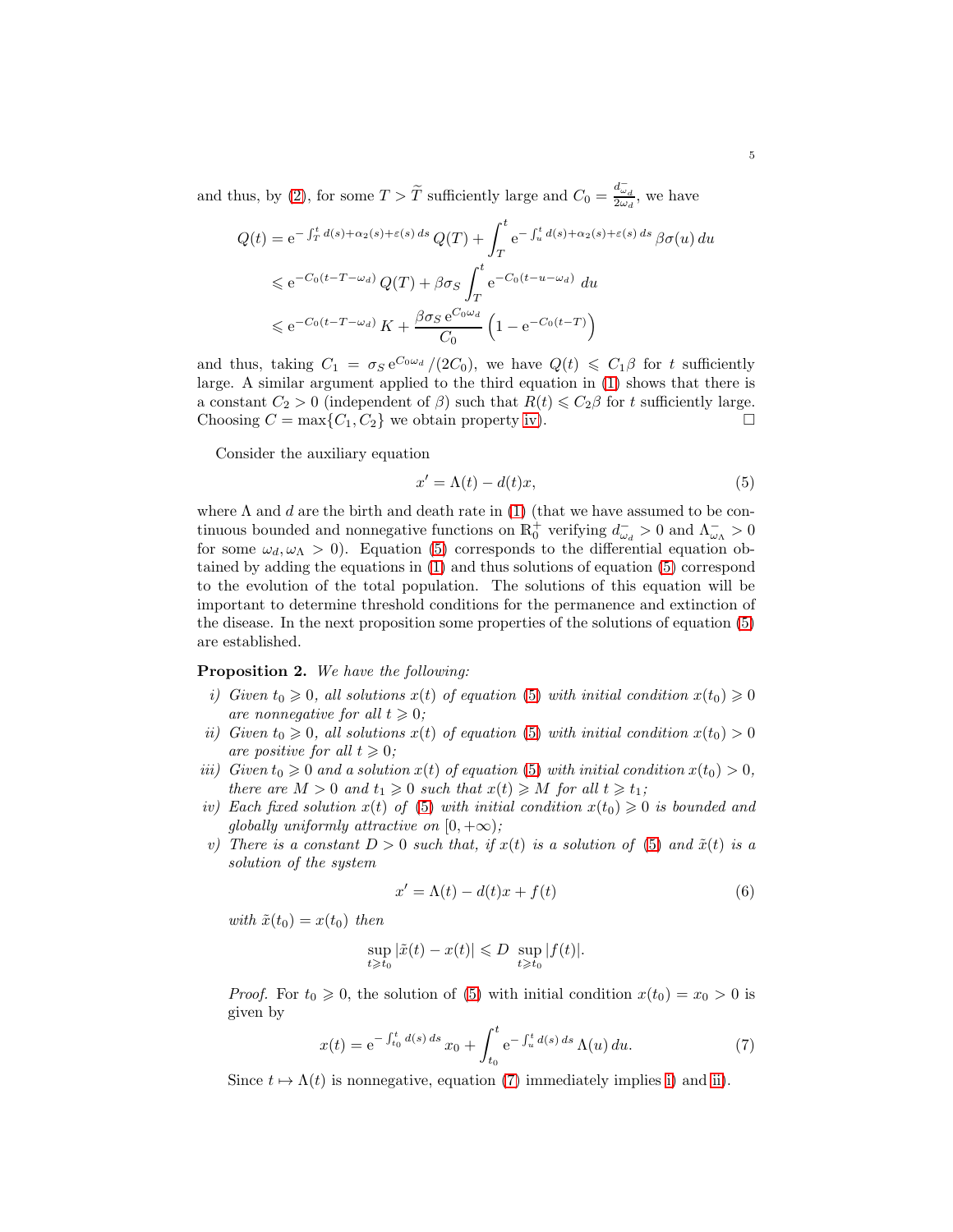Since  $t \mapsto d(t)$  is bounded, by and [\(7\)](#page-4-1) and [\(2\)](#page-3-4) we obtain

$$
x(t) = e^{-\int_{t-\omega_{\Lambda}}^{t} d(s) ds} x(t - \omega_{\Lambda}) + \int_{t-\omega_{\Lambda}}^{t} e^{-\int_{u}^{t} d(s) ds} \Lambda(u) du
$$
  
>  $e^{-d_{S}\omega_{\Lambda}} \int_{t-\omega_{\Lambda}}^{t} \Lambda(u) du$   
>  $e^{-d_{S}\omega_{\Lambda}} \Lambda_{\omega_{\Lambda}}^{-1}/2$ ,

for all  $t$  sufficiently large. Thus we have [iii\)](#page-4-4).

By [\(2\)](#page-3-4), since  $t \mapsto \Lambda(t)$  is bounded, we get for all t sufficiently large

$$
x(t) = e^{-\int_{t_0}^t d(s) ds} x_0 + \int_{t_0}^t e^{-\int_u^t d(s) ds} \Lambda(u) du
$$
  

$$
< x_0 + \Lambda_S \int_{t_0}^t \exp\left(-\frac{t - u}{\omega_d} - 1\right) \frac{d^-}{2} du
$$
  

$$
< x_0 + \frac{2\omega_d}{d^-} e^{d^-/2} \Lambda_S,
$$

and we conclude that each solution  $x(t)$  of [\(5\)](#page-4-0) with initial condition  $x(t_0) \ge 0$ is bounded. Additionally, if  $x, x_1$  are two solutions of  $(5)$  with initial condition  $x_0 = x(t_0) \geq 0$  and  $x_{1,0} = x_1(t_0) \geq 0$  we have

$$
|x(t) - x_1(t)| \le e^{-\int_{t_0}^t d(s) ds} |x_0 - x_{1,0}|,
$$

and we get [iv\)](#page-4-5).

Finally, if  $x(t)$  is a solution of [\(5\)](#page-4-0) and  $\tilde{x}(t)$  is a solution of [\(6\)](#page-4-6) with  $\tilde{x}(t_0) =$  $x(t_0)$  then, setting  $u(t) = \tilde{x}(t) - x(t)$ , we obtain the problem

$$
u' = -d(t)u + f(t),
$$

with  $u(t_0) = 0$ . The above problem has solution

$$
u(t) = \int_{t_0}^t e^{-\int_u^t d(s) ds} f(u) du
$$
  
\n
$$
\leq \sup_{t \geq t_0} |f(t)| \int_{t_0}^t e^{-\int_u^t d(s) ds} du
$$
  
\n
$$
\leq D \sup_{t \geq t_0} |f(t)|
$$

where  $D = \frac{2\omega_d}{d} \exp\left(\frac{d}{2}\right)$ 2 ). Thus, we obtain [v\)](#page-4-7).  $\square$ 

For each  $\theta, \delta \in \mathbb{R}_0^+$  with  $\delta > \theta$  define the set

$$
\Delta_{\theta,\delta} = \{ (x_1, x_2, x_3, x_4) \in \mathbb{R}^4 : \ \theta \leq x_1 \leq \delta \ \wedge \ 0 \leq x_i \leq \delta, \ i = 2, 3, 4 \}.
$$

We note that every solution  $(S(t), I(t), Q(t), R(t))$  of our system stays in the region  $\Delta_{0,K}$  (where K is givel by [iii\)](#page-3-5) in Proposition [1\)](#page-3-7) for every  $t \in \mathbb{R}^+_0$  sufficiently large. We need some additional assumptions about our system. Assume that:

<span id="page-5-1"></span><span id="page-5-0"></span>H1) the functions  $x \mapsto \varphi(t, x, y, w, z)$  are non decreasing and  $\varphi(t, 0, y, w, z) = 0$ ; H2) given  $\theta > 0$  there is  $K_{\theta} > 0$  such that

$$
|\varphi(t,x_1,y,w,z)-\varphi(t,x_2,y,w,z)|\leq K_\theta|x_1-x_2|z,
$$

for each  $(t, x_1, y, w, z), (t, x_2, y, w, z) \in \mathbb{R}_0^+ \times \Delta_{\theta, K};$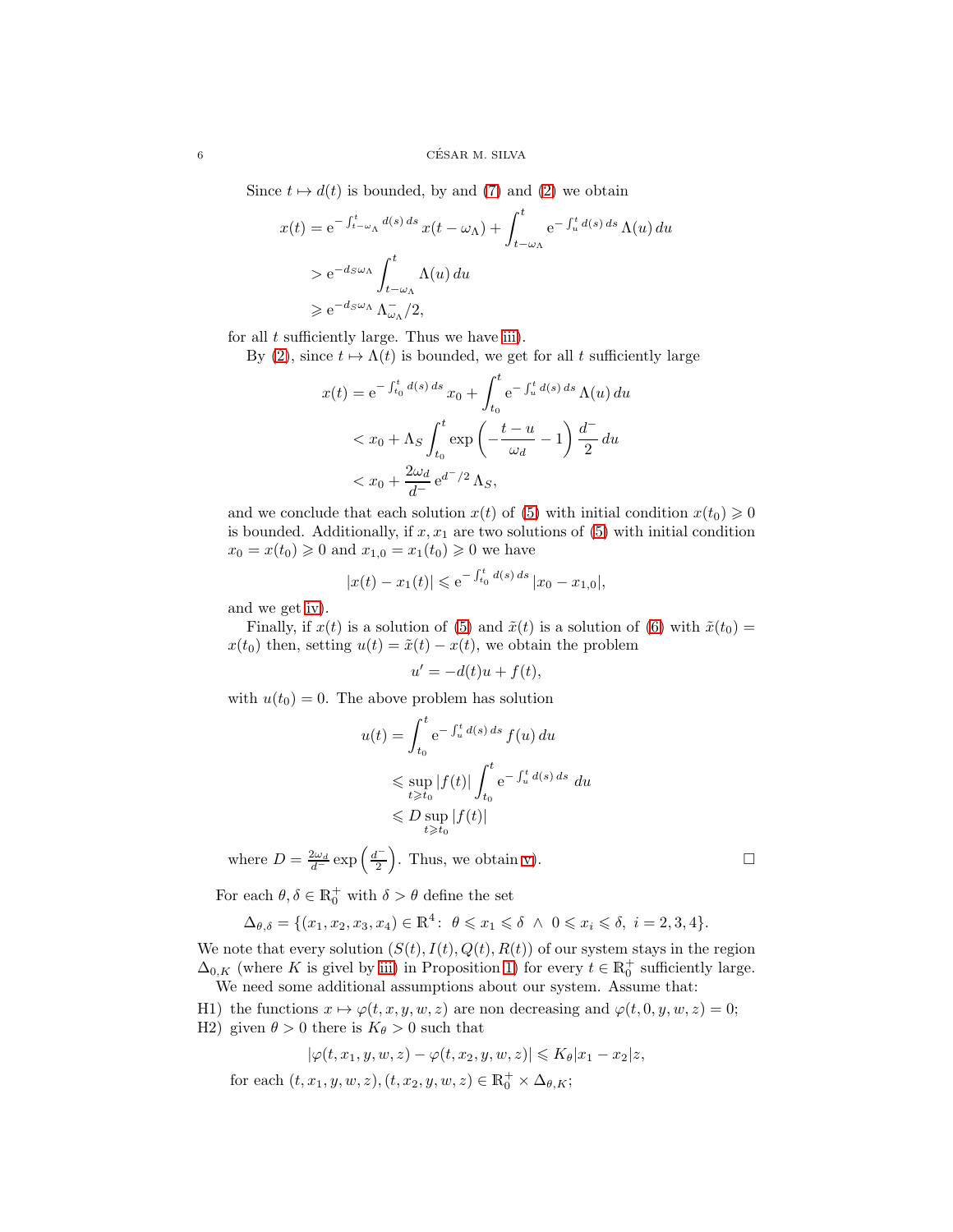<span id="page-6-0"></span>H3) There is  $N > 0$  such that, for every  $0 < \delta \leqslant K$ ,  $y, w, z \in (0, \delta)$  and  $t \in \mathbb{R}_0^+$ we have

$$
\inf_{0 < \tau < 3\delta} \frac{\varphi(t, x, 0, 0, \tau)}{\tau} \leqslant \frac{\varphi(t, x, y, w, z)}{z} < N.
$$

<span id="page-6-1"></span>H4) For every  $y, w, z \in (0, K)$  we have

$$
\frac{\varphi(t, x, y, w, z)}{z} \leq \limsup_{\delta \to 0} \frac{\varphi(t, x, 0, 0, \delta)}{\delta} < +\infty.
$$

Note that for contact rates that are not dependent on  $y$  and  $w$ , [H3\)](#page-6-0) is always verified. Note also that, for differentiable incidence  $\varphi$ , [H2\)](#page-5-0) holds if and only if for each  $0 < \theta \leq K$  there is  $K_{\theta} > 0$  such that

$$
\frac{\partial \varphi}{\partial x}(t, x, y, w, z) \leqslant K_{\theta} z,
$$

for all  $(t, x, y, w, z) \in \mathbb{R}_0^+ \times \Delta_{\delta, \theta}$ .

Note that the above conditions hold for the usual incidence functions. Note further that condition [H1\)](#page-5-1) is very natural since the incidence shouldn't decrease with the increase of susceptibles and must be 0 in the absence of susceptibles. Setting  $x_1 = x, x_2 = 0$  and  $z = 0$  in [H2\)](#page-5-0) we conclude that we must have  $\varphi(t, x, y, w, 0) = 0$ , another reasonable assumption that states that in the absence of infectives the incidence vanishes.

Conditions [H2\)](#page-5-0), [H3\)](#page-6-0) and [H4\)](#page-6-1) are not as natural as condition [H1\)](#page-5-1) but somehow we can see them as imposing bounds for the force of infection. Nevertheless, they resemble similar conditions assumed by several authors that studied autonomous epidemic models with general incidence functions. For instance, in [\[7\]](#page-22-15), the authors study a family of autonomous SEIRS models with general incidence functions of the form  $\beta g(I)S$  where g is a  $C^1$  function verifying  $g(0) = 0$ ,

<span id="page-6-2"></span>
$$
\lim_{I \to 0^+} \frac{\beta g(I)S}{I} < +\infty \tag{8}
$$

and

<span id="page-6-3"></span>
$$
g(I) \leqslant cI,\tag{9}
$$

for sufficiently small I. Condition  $(8)$  resembles our condition  $H_4$ ) and condition  $(9)$ implies

$$
|\beta g(I)S_1 - \beta g(I)S_2| \leq \beta g(I)|S_1 - S_2| \leq \beta cI|S_1 - S_2|,
$$

corresponding in their situation to our condition [H4\)](#page-6-1).

Now, we need to make some definitions. We say that

i) the infectives I are *permanent* in system [\(1\)](#page-3-1) if there exist  $0 < m_1 < m_2$  such that

$$
m_1 < \liminf_{t \to \infty} I(t) \leq \limsup_{t \to \infty} I(t) < m_2,
$$

for every solution  $(S(t), I(t), R(t), V(t))$  of [\(1\)](#page-3-1) with  $S_0(t), I_0(t), R_0(t), V_0(t) > 0$ (note that we require that  $m_1$  and  $m_2$  are independent of the given solution with positive initial condition in  $I$ );

ii) the infectives I go to *extinction* in system [\(1\)](#page-3-1) if  $\lim_{t\to\infty} I(t) = 0$  for all solutions of [\(1\)](#page-3-1).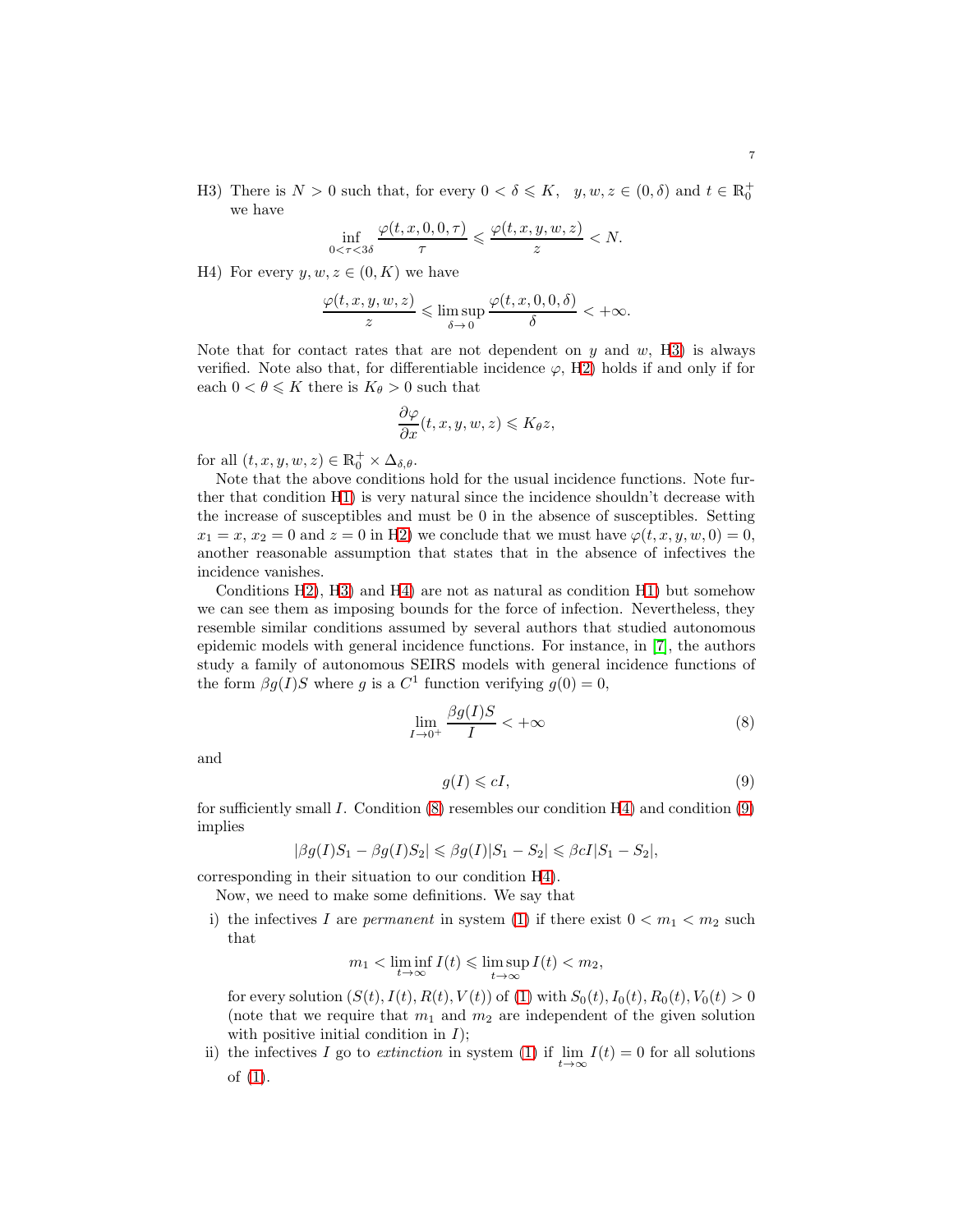### <span id="page-7-0"></span> $8$   $$\rm{CÉSAR}$  M. SILVA

# 3. Statment of the results

For each solution  $x(t)$  of [\(5\)](#page-4-0) with  $x(0) > 0$ , define the function

$$
b_{\delta}(t, x(t)) = \frac{\varphi(t, x(t), 0, 0, \delta)}{\delta} - (\gamma(t) + \sigma(t) + d(t) + \alpha_1(t))
$$

and the numbers

<span id="page-7-8"></span>
$$
r_p(\lambda) = \liminf_{t \to +\infty} \int_t^{t+\lambda} \liminf_{\delta \to 0} b_\delta(s, x(s)) ds,
$$
 (10)

<span id="page-7-9"></span>
$$
r_e(\lambda) = \limsup_{t \to +\infty} \int_t^{t+\lambda} \limsup_{\delta \to 0} b_\delta(s, x(s)) ds,
$$
 (11)

$$
R_p(\lambda) = e^{r_p(\lambda)}
$$
 and  $R_e(\lambda) = e^{r_e(\lambda)}$ .

Contrarily to what one could expect, the next technical lemma that will be proved in Section [9](#page-12-1) shows that the numbers above do not depend on the particular solution  $x(t)$  of [\(5\)](#page-4-0) with  $x(0) > 0$ . The numbers  $R_p(\lambda)$ ,  $R_e(\lambda)$  play the role of the basic reproduction number (defined for autonomous systems and also called quarantine number) in the non-autonomous setting.

We have the following result whose proof will be given in section [9.](#page-12-1)

# <span id="page-7-3"></span>Lemma 1. We have the following:

1. Let  $\varepsilon > 0$  be sufficiently small and  $0 < \theta \leq K$ . If

$$
a, b \in (\theta, K)
$$
 and  $|a - b| < \varepsilon$ ,

then

<span id="page-7-1"></span>
$$
|b_{\delta}(t, a) - b_{\delta}(t, b)| < \varepsilon K_{\theta}.\tag{12}
$$

2. The numbers  $R_p(\lambda)$  and  $R_e(\lambda)$  are independent of the particular solution  $x(t)$  with  $x(0) > 0$  of [\(5\)](#page-4-0).

Note that, by [\(12\)](#page-7-1) we have

<span id="page-7-4"></span>
$$
\left| \liminf_{\delta \to 0} b_{\delta}(t, a) - \liminf_{\delta \to 0} b_{\delta}(t, b) \right| < \varepsilon K_{\theta} \tag{13}
$$

and

<span id="page-7-5"></span>
$$
\left| \limsup_{\delta \to 0} b_{\delta}(t, a) - \limsup_{\delta \to 0} b_{\delta}(t, b) \right| < \varepsilon K_{\theta}.\tag{14}
$$

We now state our main theorem on the permanence and extinction of the infectives in system [\(1\)](#page-3-1). A proof of this result will be given in section [9.](#page-12-1)

<span id="page-7-6"></span><span id="page-7-2"></span>Theorem 1. We have the following for the system [\(1\)](#page-3-1).

- 1. If there is a constant  $\lambda > 0$  such that  $R_n(\lambda) > 1$  then the infectives I are permanent.
- <span id="page-7-7"></span>2. If there is a constant  $\lambda > 0$  such that  $R_e(\lambda) < 1$  then the infectives I go to extinction and any disease free solution  $(S_0(t), 0, 0, 0)$  is globally attractive.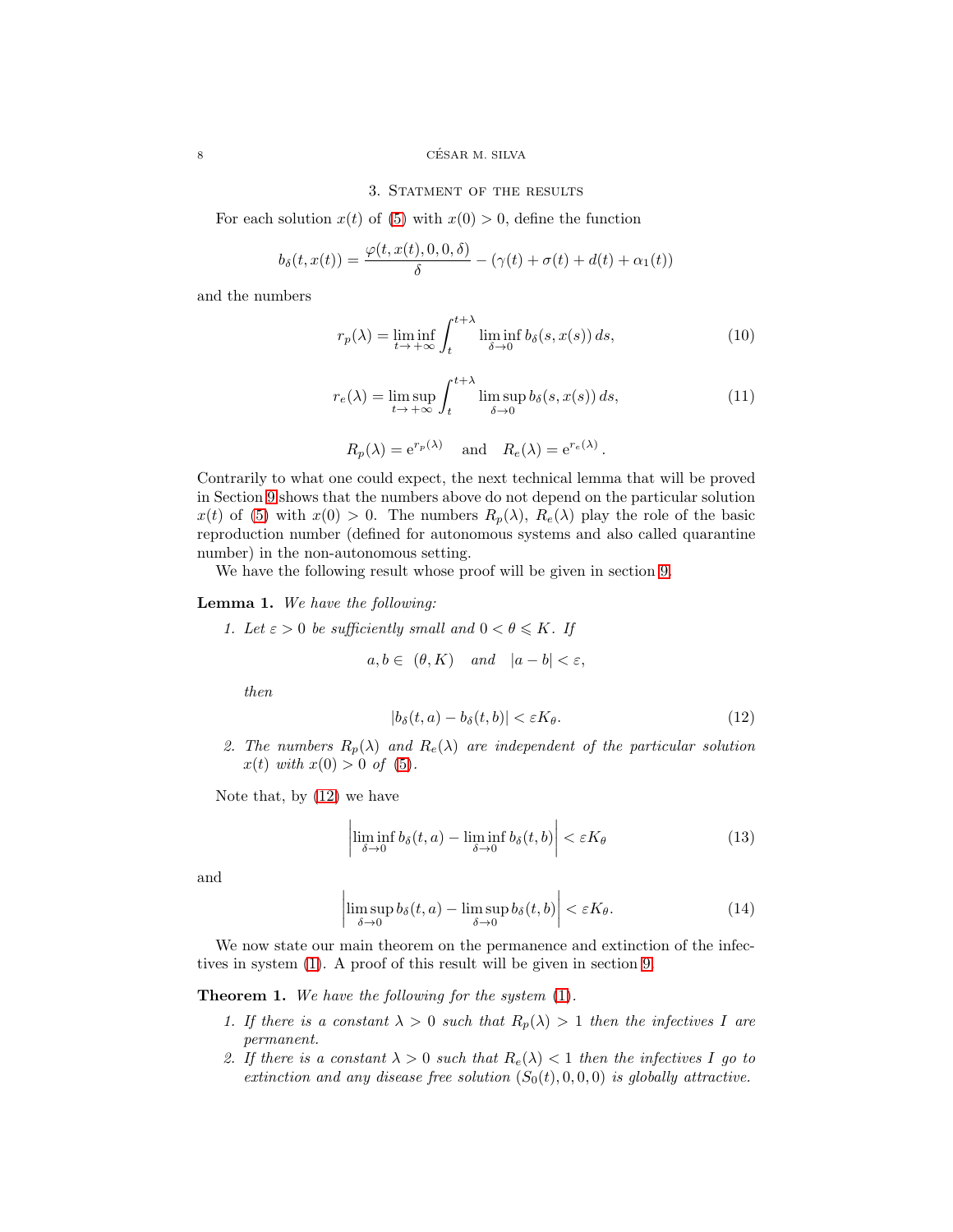# 4. Autonomous model

<span id="page-8-0"></span>In this section we are going to consider the autonomous setting. Namely, we are going to assume in system [\(1\)](#page-3-1) that  $\Lambda, d, \gamma, \sigma, \alpha_1, \varepsilon$  and  $\alpha_2$  are constant functions, that  $\Lambda, d > 0$ , and that  $\varphi$  is independent of t. We obtain the autonomous system

<span id="page-8-1"></span>
$$
\begin{cases}\nS' = \Lambda - \varphi_0(S, R, Q, I) - dS \\
I' = \varphi_0(S, R, Q, I) - [\gamma + \sigma + d + \alpha_1]I \\
Q' = \sigma I - [d + \alpha_2 + \varepsilon]Q \\
R' = \gamma I + \varepsilon Q - dR\n\end{cases}
$$
\n(15)

where  $\varphi_0 : (\mathbb{R}_0^+)^4 \to \mathbb{R}$  is continuous, nonnegative and satisfies [H1\)](#page-5-1), [H2\)](#page-5-0) and [H3\)](#page-6-0). In this setting we have that the auxiliary equation [\(5\)](#page-4-0) admits the constant solution  $x(t) = \Lambda/d$ . Thus we obtain

$$
r_p(\lambda) = \left[ \liminf_{\delta \to 0} \frac{\varphi_0(\Lambda/d, 0, 0, \delta)}{\delta} - (\gamma + \sigma + d + \alpha_1) \right] \lambda, \quad R_p(\lambda) = e^{r_p(\lambda)}
$$

and

$$
r_e(\lambda) = \left[ \limsup_{\delta \to 0} \frac{\varphi_0(\Lambda/d, 0, 0, \delta)}{\delta} - (\gamma + \sigma + d + \alpha_1) \right] \lambda, \quad R_{e,1}(\lambda) = e^{r_e(\lambda)}.
$$

It is now easy to establish a result that is a version of Theorem [1](#page-7-2) in the particular case of autonomous systems. Define

$$
R_p^{AUT} = \liminf_{\delta \to 0} \frac{\varphi_0(\Lambda/d, 0, 0, \delta)}{\delta(\gamma + \sigma + d + \alpha_1)} \quad \text{and} \quad R_e^{AUT} = \limsup_{\delta \to 0} \frac{\varphi_0(\Lambda/d, 0, 0, \delta)}{\delta(\gamma + \sigma + d + \alpha_1)}.
$$

For any  $\lambda > 0$ , we have  $R_p(\lambda) > 1$  if and only if  $R_p^{AUT} > 1$  and  $R_e(\lambda) < 1$  if and only if  $R_e^{AUT}$  < 1 and this implies the following result.

<span id="page-8-3"></span>Theorem 2. We have the following for the autonomous system  $(15)$ .

- 1. If  $R_p^{AUT} > 1$  then the infectives I are permanent;
- 2. If  $R_e^{AUT}$  < 1 then the infectives I go to extinction and any disease free solution is globally attractive.

Note that, if the incidence has the particular form

<span id="page-8-2"></span>
$$
\varphi_0(S, R, Q, I) = \psi(S, R, Q)g(I)I,
$$
\n(16)

where  $g$  is a continuous, bounded and nonnegative function, then

$$
R_p^{AUT} = \frac{\psi(\Lambda/d, 0, 0) \liminf_{\delta \to 0} g(\delta)}{\gamma + \sigma + d + \alpha_1} \quad \text{and} \quad R_e^{AUT} = \frac{\psi(\Lambda/d, 0, 0) \limsup_{\delta \to 0} g(\delta)}{\gamma + \sigma + d + \alpha_1}
$$

and we conclude that the infectives are permanent (resp. go to extinction) if

$$
\liminf_{\delta \to 0} g(\delta) > \frac{\gamma + \sigma + d + \alpha_1}{\psi(\Lambda/d, 0, 0)} \quad (\text{resp. } \limsup_{\delta \to 0} g(\delta) < \frac{\gamma + \sigma + d + \alpha_1}{\psi(\Lambda/d, 0, 0)}).
$$

Naturally, if

$$
\frac{\gamma+\sigma+d+\alpha_1}{\psi(\Lambda/d,0,0)}\in\ \left[\liminf_{\delta\to 0}g(\delta),\ \limsup_{\delta\to 0}g(\delta)\right]
$$

we get no information about the asymptotic behavior of the infectives.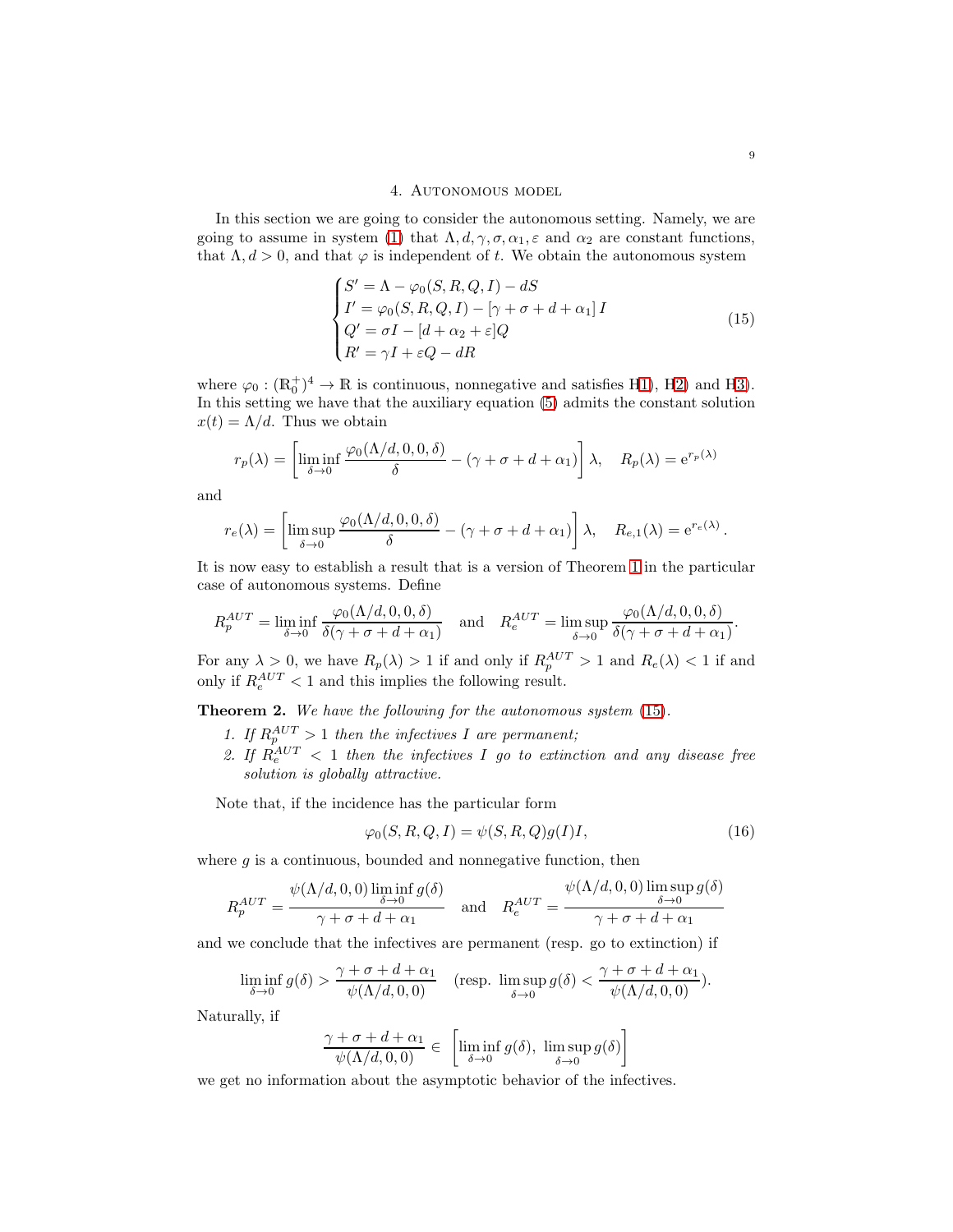$\begin{minipage}{.4\linewidth} \textbf{10} & \textbf{CÉSAR M. SILVA} \end{minipage}$ 

Assuming now that g is constant, we have  $R_p^{AUT} = R_e^{AUT}$  and we can recover the results obtained in [\[13\]](#page-22-2). In fact, the autonomous SIQR model with massaction incidence  $(\varphi_0(S, R, Q, I) = \beta SI)$ , the autonomous SIQR model with standard incidence  $(\varphi_0(S, R, Q, I) = \beta SI/(S + I + Q + R))$  and the autonomous SIQR model with quarantine-adjusted incidence  $(\varphi_0(S, R, Q, I) = \beta SI/(S + I + R))$  are all in the conditions we have assumed and our threshold values for those model are  $R_p^{AUT} = R_e^{AUT} = \beta \Lambda / [d(\gamma + \sigma + d + \alpha_1)]$  for mass-action incidence and  $R_p^{AUT} = R_e^{AUT} = \beta/(\gamma + \sigma + d + \alpha_1)$  for standard and quarantine-adjusted incidences. For these models, the numbers  $R_p^{AUT} = R_e^{AUT}$  coincide with the quarantine reproduction number obtained in [\[13\]](#page-22-2). Note that, to put the referred autonomous models considered in [\[13\]](#page-22-2) in our context, we need to have the standard incidence and the quarantine-adjusted incidence continuous in  $\Delta_{\delta,0}$ . This constitutes no problem since the functions  $\varphi_0$  associated to these incidences can be extended to a continuous function in  $\Delta_{\delta,0}$ , setting  $\varphi_0(0,R,0,0) = 0$  for the standard incidence and  $\varphi_0(0, 0, 0, 0) = 0$  for the quarantine-adjusted incidence.

Set  $\psi(S, Q, R) = S$  and  $g(I) = \frac{I^{p-1}}{1+\alpha I^q}$  with  $p, q > 0, \alpha \geq 0$ , in [\(16\)](#page-8-2). This family of contact rates was considered for instance in [\[18,](#page-22-16) [14\]](#page-22-17). Our threshold conditions show that if  $p < 1$  then the disease is permanent (independently of the other parameters) and if  $p = 1$ , setting

$$
R = \frac{\psi(\Lambda/d, 0, 0)}{\gamma + \sigma + d + \alpha_1},
$$

<span id="page-9-0"></span>the disease is permanent if  $R > 1$  and goes to extinction if  $R < 1$ .

# 5. Asymptotically autonomous model

In this section we are going to consider the asymptotically autonomous SIQR model. That is, in addition to the assumptions on Theorem [1,](#page-7-2) we are going to assume for system [\(1\)](#page-3-1) that there is a continuous function  $\varphi_0$  such that

$$
\lim_{t \to \infty} \varphi(t, S, R, Q, I) = \varphi_0(S, R, Q, I)
$$

for each  $(S, R, Q, I) \in \mathbb{R}^4$  and that the time-dependent parameters are asymptotically constant:  $\beta(t) \to \beta$ ,  $\Lambda(t) \to \Lambda$ ,  $d(t) \to d$ ,  $\gamma(t) \to \gamma$ ,  $\sigma(t) \to \sigma$ ,  $\alpha_1(t) \to \alpha_1$ ,  $\alpha_2(t) \to \alpha_2$  and  $\varepsilon(t) \to \varepsilon$  as  $t \to +\infty$ . Denoting by  $F(t, S, R, Q, I)$  the right hand side of [\(1\)](#page-3-1) and by  $F_0(S, R, Q, I)$  the right hand side of the limiting system, that is of [\(15\)](#page-8-1), we also need to assume that

$$
\lim_{t \to +\infty} F(t, S, R, Q, I) = F_0(S, R, Q, I),
$$

with uniform convergence on every compact set of  $(\mathbb{R}_0^+)^4$ , and that  $(S, R, Q, I) \mapsto$  $F(t, S, R, Q, I)$  and  $(S, R, Q, I) \mapsto F_0(S, R, Q, I)$  are locally Lipschitz functions.

There is a general setting that will allow us to study this case. Let  $f : \mathbb{R} \times \mathbb{R}^n \to \mathbb{R}$ and  $f_0: \mathbb{R}^n \to \mathbb{R}$  be continuous and locally Lipschitz in  $\mathbb{R}^n$ . Assume also that the nonautonomous system

<span id="page-9-1"></span>
$$
x' = f(t, x) \tag{17}
$$

is asymptotically autonomous with limit equation

<span id="page-9-2"></span>
$$
x' = f_0(x),\tag{18}
$$

that is, assume that  $f(t, x) \to f_0(x)$  as  $t \to +\infty$  with uniform convergence in every compact set of  $\mathbb{R}^n$ . The following theorem is a particular case of a result established in [\[20\]](#page-22-18) (for related results and applications see for example [\[4,](#page-21-5) [15\]](#page-22-19)).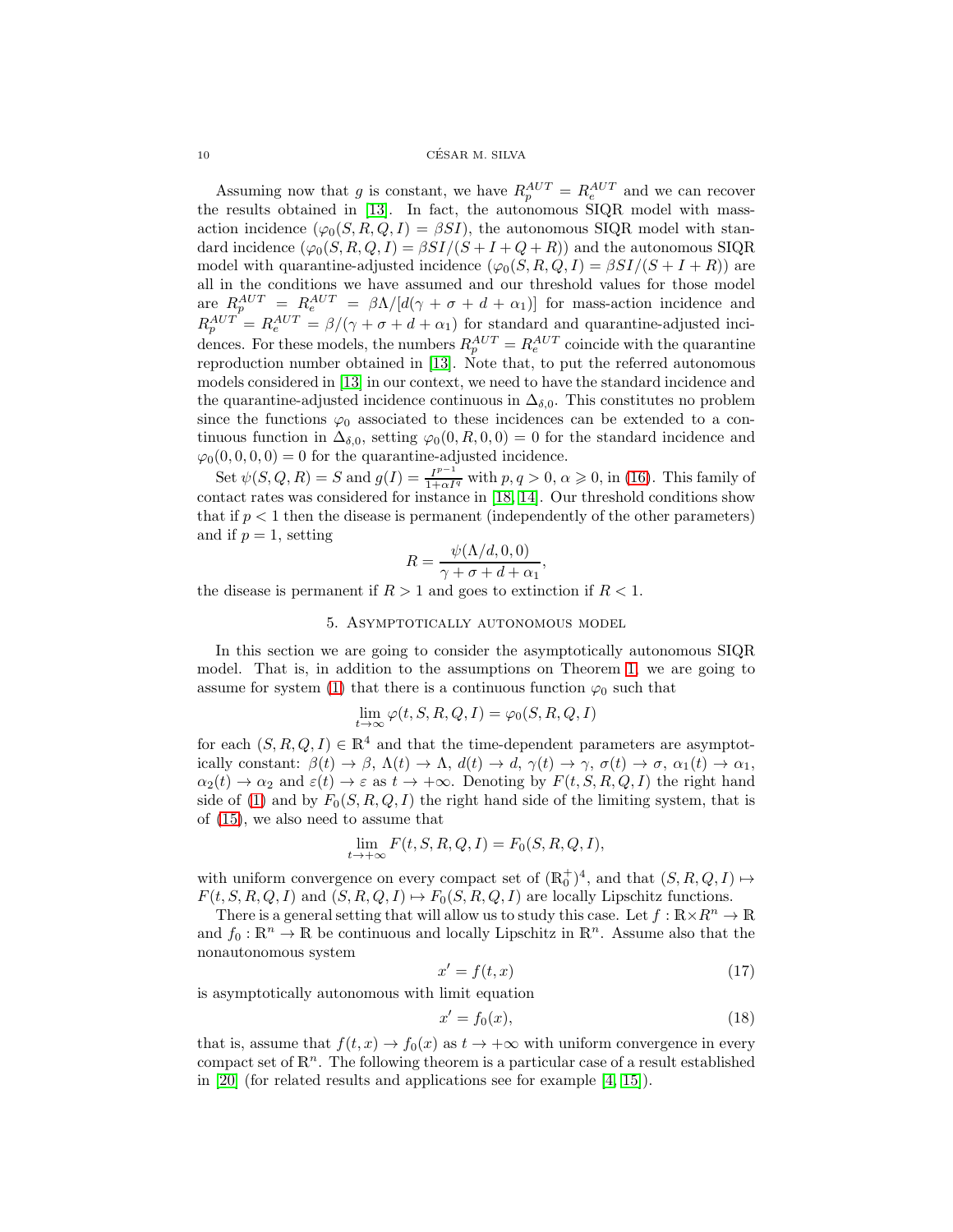<span id="page-10-1"></span>**Theorem 3.** Let  $\Phi(t, t_0, x_0)$  and  $\varphi(t, t_0, y_0)$  be solutions of [\(17\)](#page-9-1) and [\(18\)](#page-9-2) respectively. Suppose that  $e \in \mathbb{R}^n$  is a locally stable equilibrium point of [\(18\)](#page-9-2) with attractive region

$$
W(e) = \left\{ y \in \mathbb{R}^n : \lim_{t \to +\infty} \varphi(t, t_0, y) = e \right\}
$$

and that  $W_{\Phi} \cap W(e) \neq \emptyset$ , where  $W_{\Phi}$  denotes the omega limit of  $\Phi(t, t_0, x_0)$ . Then  $\lim_{t\to+\infty}\Phi(t,t_0,x_0)=e.$ 

Since  $(\mathbb{R}^+)^4$  is the attractive region for any solution of system [\(15\)](#page-8-1) with initial condition in  $(\mathbb{R}^+)^4$  and the omega limit of every orbit of the asymptotically autonomous system with  $I(t_0) > 0$  is contained in  $(\mathbb{R}^+)^4$ , we can use Theorem [2](#page-8-3) and Theorem [3](#page-10-1) to obtain the following result.

<span id="page-10-2"></span>Theorem 4. We have the following for the asymptotically autonomous systems above.

- 1. If  $R_p^{AUT} > 1$  then the infectives I are permanent;
- 2. If  $R_e^{AUT}$  < 1 then the infectives I go to extinction and any disease free solution is globally attractive.

# <span id="page-10-0"></span>6. Periodic model with constant natural death and recruitment

In this section we are going to consider a periodic SIQR model. In addition to our assumptions on the function  $\varphi$  and the parameter functions in Theorem [1,](#page-7-2) we are going to assume in system [\(1\)](#page-3-1) that  $\Lambda(t) = \Lambda$  and  $d(t) = d$  are constant functions, that there is a  $T > 0$  such that  $\varphi(t, S, R, Q, I) = \varphi(t + T, S, R, Q, I)$  and that the remaining time-dependent parameter functions are periodic functions with period T. We have in this case the constant solution  $x(t) = \Lambda/d$  and therefore

$$
r_p(\lambda) = \liminf_{t \to +\infty} \int_t^{t+T} \liminf_{\delta \to 0} \frac{\varphi(s, \Lambda/d, 0, 0, \delta)}{\delta} - (\gamma(s) + \sigma(s) + d + \alpha_1(s)) ds
$$
  
= 
$$
\int_0^T \liminf_{\delta \to 0} \frac{\varphi(s, \Lambda/d, 0, 0, \delta)}{\delta} ds - (\bar{\gamma} + \bar{\sigma} + d + \bar{\alpha}_1)T
$$

and similarly

$$
r_e(\lambda) = \int_0^T \limsup_{\delta \to 0} \frac{\varphi(s, \Lambda/d, 0, 0, \delta)}{\delta} ds - (\bar{\gamma} + \bar{\sigma} + d + \bar{\alpha}_1)T,
$$

where  $\bar{f}$  denotes the average of f in the interval [0,T]:  $\bar{f} = \frac{1}{T} \int_0^T f(s) ds$ . Define

$$
R_p^{PER}(\lambda) = \frac{1}{T} \int_0^T \liminf_{\delta \to 0} \frac{\varphi(s, \Lambda/d, 0, 0, \delta)}{\delta(\bar{\gamma} + \bar{\sigma} + d + \bar{\alpha}_1)} ds
$$

and

$$
R_e^{PER}(\lambda) = \frac{1}{T} \int_0^T \limsup_{\delta \to 0} \frac{\varphi(s, \Lambda/d, 0, 0, \tau)}{\tau(\bar{\gamma} + \bar{\sigma} + d + \bar{\alpha}_1)} ds.
$$

<span id="page-10-3"></span>Theorem 5. We have the following for the periodic system with constant recruitment and death rates.

- 1. If  $R_p^{PER} > 1$  then the infectives I are permanent;
- 2. If  $R_e^{PER} < 1$  then the infectives I go to extinction and any disease free solution is globally attractive.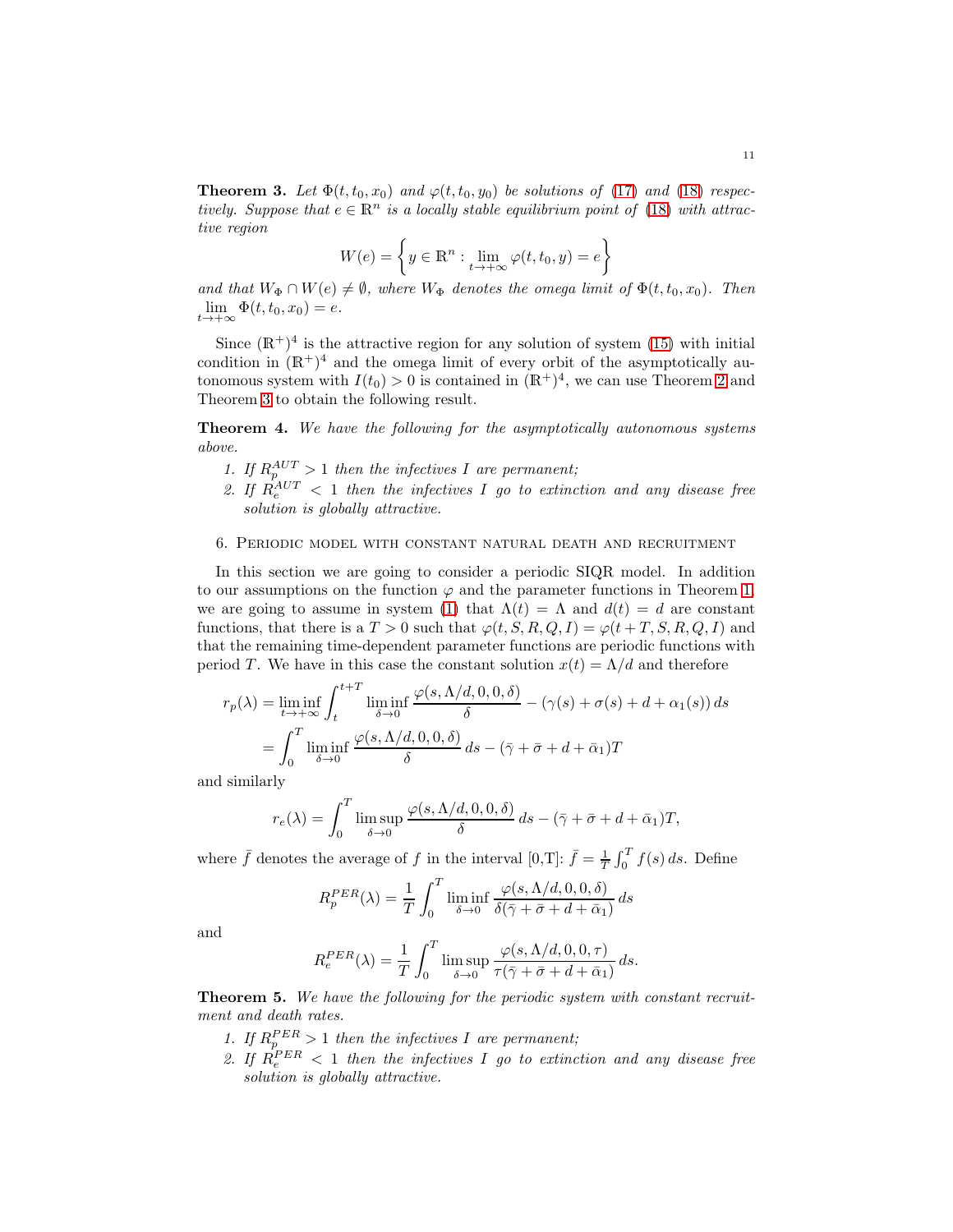### 12 CESAR M. SILVA ´

If we assume in the periodic model above that the incidence has the particular form  $\varphi(t, S, R, Q, I) = \beta(t)SI$  with  $\beta(t+T) = \beta(t)$ , then we obtain

<span id="page-11-1"></span>
$$
R_d^{PER}(\lambda) = R_e^{PER}(\lambda) = \frac{\bar{\beta}\Lambda}{d(\bar{\gamma} + \bar{\sigma} + d + \bar{\alpha}_1)}
$$
(19)

and if we assume in that model that  $\varphi(t, S, R, Q, I) = \beta(t)SI/(S + R + Q + I)$  or that  $\varphi(t, S, R, Q, I) = \beta(t)SI/(S + R + I)$  with  $\beta(t + T) = \beta(t)$  we get

<span id="page-11-2"></span>
$$
R_d^{PER}(\lambda) = R_e^{PER}(\lambda) = \frac{\bar{\beta}}{\bar{\gamma} + \bar{\sigma} + d + \bar{\alpha}_1}.
$$
 (20)

If the parameter functions are all constant, by [\(19\)](#page-11-1) and [\(20\)](#page-11-2) we obtain again the thresholds for the autonomous system with mass-action, standard and quarantineadjusted incidence.

The thresholds [\(19\)](#page-11-1) and [\(20\)](#page-11-2) can also be obtained using the methods developed in [\[26,](#page-22-14) [22\]](#page-22-13) for general periodic epidemic models, that constitute periodic versions of the general autonomous model considered in [\[8\]](#page-22-20).

# 7. General model with mass-action incidence

<span id="page-11-0"></span>In this section we are going to consider a nonautonomous SIQR model with mass-action incidence. In addition to our assumptions on the function  $\varphi$  and the parameter functions in Theorem [1,](#page-7-2) we are going to consider the particular cases of mass-action incidence and we will also assume that natural death and recruitment are constant. We have in this case the constant solution  $x(t) = \Lambda/d$  for system [\(5\)](#page-4-0).

For mass-action incidence,  $\varphi(t, S, I, Q, R) = \beta(t)SI$ , we have

$$
r_p(\lambda) = \liminf_{t \to +\infty} \int_t^{t+\lambda} \beta(s) \frac{\Lambda}{d} - (\gamma(s) + \sigma(s) + d + \alpha_1(s)) ds
$$
  
\$\leqslant \lambda \left( \frac{\Lambda}{d} \beta\_{\lambda}^- - [\gamma\_{\lambda}^- + \sigma\_{\lambda}^- + d + (\alpha\_1)\_{\lambda}^-] \right)\$

and similarly

$$
r_e(\lambda) \geqslant \lambda \left( \frac{\Lambda}{d} \beta_{\lambda}^+ - \left[ \gamma_{\lambda}^+ + \sigma_{\lambda}^+ + d + (\alpha_1)^+_{\lambda} \right] \right).
$$

Define

$$
R_p^{SIM}(\lambda) = \frac{\Lambda \beta_{\lambda}^{-}}{d[\gamma_{\lambda}^{-} + \sigma_{\lambda}^{-} + d + (\alpha_1)^{-}_{\lambda}]}
$$

and

$$
R_p^{SIM}(\lambda) = \frac{\Lambda \beta_{\lambda}^+}{d[\gamma_{\lambda}^+ + \sigma_{\lambda}^+ + d + (\alpha_1)_{\lambda}^+]}
$$

.

<span id="page-11-3"></span>**Theorem 6.** We have the following for the general non-autonomous system with mass-action incidence and constant recruitment and death rates.

- 1. If there is  $\lambda > 0$  such that  $R_p^{SIM}(\lambda) > 1$  then the infectives I are permanent;
- 2. If there is  $\lambda > 0$  such that  $R_e^{SIM}(\lambda) < 1$  then the infectives I go to extinction and any disease free solution is globally attractive.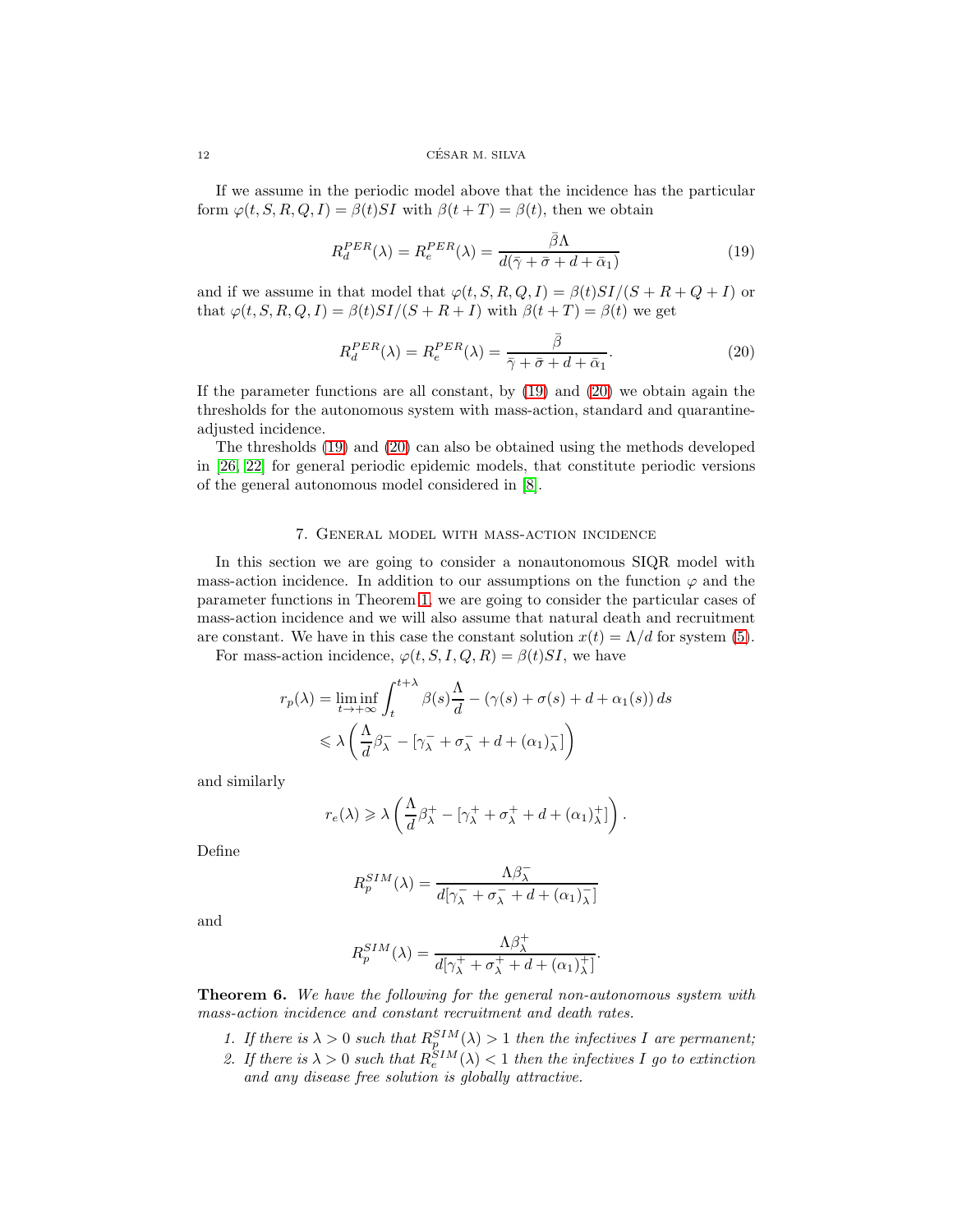### <span id="page-12-0"></span>8. General model with standard and quarantine-adjusted incidence

Now, we will consider the general nonautonomous SIQR models with standard and quarantine-adjusted incidence. In addition to our assumptions on the function  $\varphi$  and the parameter functions in Theorem [1,](#page-7-2) we are going to consider the particular cases of standard and quarantine-adjusted incidence. Let  $x(t)$  denote a solution of [\(5\)](#page-4-0) with  $x(0) > 0$ .

For standard and quarantine-adjusted incidence, respectively

$$
\varphi(t, S, I, Q, R) = \frac{\beta(t)SI}{S + I + R + Q}
$$
 and  $\varphi(t, S, I, Q, R) = \frac{\beta(t)SI}{S + I + R}$ ,

we have

$$
r_p(\lambda) = \liminf_{t \to +\infty} \int_t^{t+\lambda} \beta(s) \liminf_{\delta \to 0} \frac{x(s)}{x(s) + \delta} - (\gamma(s) + \sigma(s) + d + \alpha_1(s)) ds
$$
  
\$\leq \lambda (\beta\_\lambda^- - [\gamma\_\lambda^- + \sigma\_\lambda^- + d + (\alpha\_1)\_\lambda^-])

and similarly

$$
r_e(\lambda) \geqslant \lambda \left(\beta_{\lambda}^+ - \left[\gamma_{\lambda}^+ + \sigma_{\lambda}^+ + d + (\alpha_1)_{\lambda}^+\right]\right).
$$

Define

$$
R_p^{S/QA}(\lambda) = \frac{\beta_{\lambda}^-}{\gamma_{\lambda}^- + \sigma_{\lambda}^- + d + (\alpha_1)_{\lambda}^-}
$$

and

$$
R_e^{S/QA}(\lambda) = \frac{\beta_{\lambda}^+}{\gamma_{\lambda}^+ + \sigma_{\lambda}^+ + d + (\alpha_1)_{\lambda}^+}.
$$

<span id="page-12-2"></span>Theorem 7. We have the following for the general non-autonomous system with standard or quarantine-adjusted incidence.

- 1. If there is  $\lambda > 0$  such that  $R_p^{S/QA}(\lambda) > 1$  then the infectives I are permanent;
- 2. If there is  $\lambda > 0$  such that  $R_e^{S/QA}(\lambda) < 1$  then the infectives I go to extinction and any disease free solution is globally attractive.

# 9. Proof of Theorem [1](#page-7-2)

<span id="page-12-1"></span>9.1. **Proof of Lemma [1.](#page-7-3)** Assume that  $\varepsilon > 0$ , that  $0 < \theta \leq K$ , that  $a, b \in (\theta, \delta)$ and that  $|a - b| < \varepsilon$ . We have, by [H2\)](#page-5-0), for every  $0 \le \tau \le \delta$ ,

$$
|\varphi(t, a, 0, 0, \delta) - \varphi(t, b, 0, 0, \delta)| \leqslant K_{\theta} |a - b| \delta < K_{\theta} \delta \varepsilon.
$$

Therefore,

$$
\frac{\varphi(t,a,0,0,\delta)}{\delta} - K_{\theta}\varepsilon < \frac{\varphi(t,b,0,0,\delta)}{\delta} < \frac{\varphi(t,a,0,0,\delta)}{\delta} + K_{\theta}\varepsilon,\tag{21}
$$

and, adding and subtracting  $\gamma(t) + \sigma(t) + d(t) + \alpha_1(t)$ , we get [\(12\)](#page-7-1).

We will now show that in fact  $r_p(\lambda)$ ,  $r_e(\lambda)$  are independent of the particular solution  $x(t)$  of [\(5\)](#page-4-0) with  $x(0) > 0$ . In fact, by [iv\)](#page-4-5) in Proposition [2,](#page-4-8) for every  $\varepsilon > 0$  and every solution  $x_1(t)$  of [\(5\)](#page-4-0) with  $x_1(0) > 0$  there is a  $T_{\varepsilon} > 0$  such that  $|x(t)-x_1(t)|<\varepsilon$  for every  $t\geqslant T_\varepsilon.$  Choose  $\varepsilon_K>0$  such that, for  $\varepsilon<\varepsilon_K$  and  $t\geqslant T_\varepsilon,$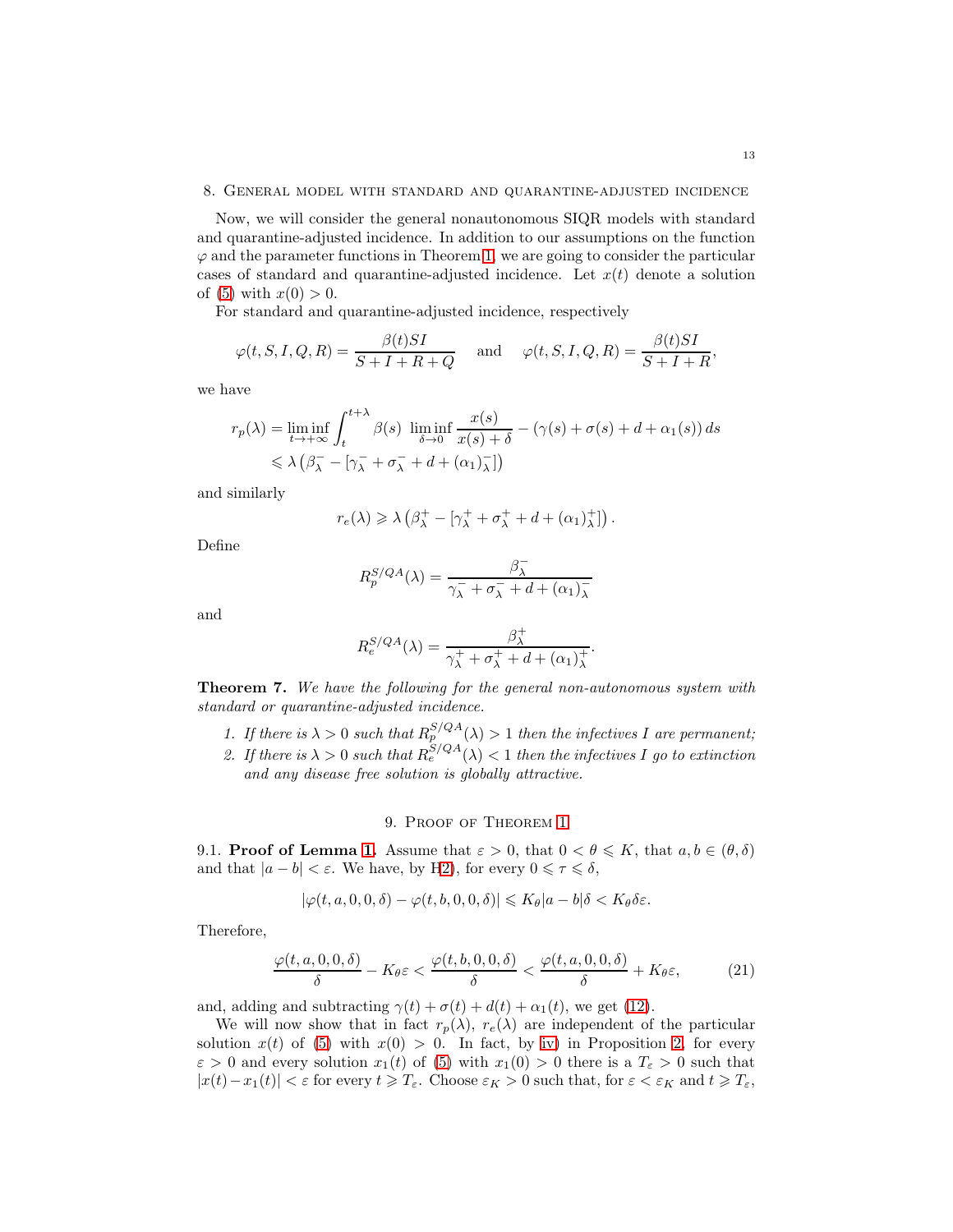we have  $x(t), x_1(t), x(t) \pm \varepsilon \in (\theta, K)$ , for some  $\theta > 0$  that depends on x and  $x_1$ . Leting  $a = x(t)$ ,  $b = x_1(t)$  we obtain by [\(13\)](#page-7-4)

$$
\int_{t}^{t+\lambda} \liminf_{\delta \to 0} b_{\delta}(s, x_{1}(s)) ds - \lambda K_{\theta} \varepsilon < \int_{t}^{t+\lambda} \liminf_{\delta \to 0} b_{\delta}(s, x(s)) ds < \int_{t}^{t+\lambda} \liminf_{\delta \to 0} b_{\delta}(s, x_{1}(s)) ds + \lambda K_{\theta} \varepsilon,
$$

for every  $t \geqslant T_{\varepsilon}$ . We conclude that, for every  $0 < \varepsilon < \varepsilon_K$ ,

$$
\left|\liminf_{t\to+\infty}\int_t^{t+\lambda}\liminf_{\delta\to 0}b_\delta(s,x(s))\,ds-\liminf_{t\to+\infty}\int_t^{t+\lambda}\left|\liminf_{\delta\to 0}b_\delta(s,x_1(s))\,ds\right|<\lambda K_\theta\varepsilon,
$$

and thus

$$
\liminf_{t \to +\infty} \int_{t}^{t+\lambda} \liminf_{\delta \to 0} b_{\delta}(s, x(s)) ds = \liminf_{t \to +\infty} \int_{t}^{t+\lambda} \liminf_{\delta \to 0} b_{\delta}(s, x_{1}(s)) ds.
$$

Letting  $\delta \to 0$  we conclude that  $r_p(\lambda)$  (and thus  $R_p(\lambda)$ ) is independent of the chosen solution. Using [\(14\)](#page-7-5), the same reasoning shows that  $r_e(\lambda)$  (and thus  $R_e(\lambda)$ ) are also independent of the particular solution. This proves the lemma.

9.2. **Proof of Theorem [1.](#page-7-2)** Assume that  $R_p(\lambda) > 1$  (and thus  $r_p(\lambda) > 0$ ) and let  $(S(t), I(t), R(t), Q(t))$  be any solution of [\(1\)](#page-3-1) with  $S(T_0) > 0$ ,  $I(T_0) > 0$ ,  $R(T_0) > 0$ and  $Q(T_0) > 0$  for some  $T_0 \ge 0$ . By [iii\)](#page-3-5) in Proposition [1](#page-3-7) we may assume that for  $t \geq T_0$  we have  $(S(t), I(t), R(t), Q(t)) \in \Delta_{0,K}$ .

Since  $r_p(\lambda) > 0$ , using [\(13\)](#page-7-4) we conclude that there are constants  $0 < \delta_1 < K$ and  $\Theta > 0$  such that

<span id="page-13-4"></span>
$$
\int_{t}^{t+\lambda} \inf_{0<\delta<3\delta_1} b_{\delta}(s, x^*(s)-\varepsilon) ds > \Theta
$$
 (22)

for all  $t \geq 0$  sufficiently large, say  $t \geq T_1$ , and  $\varepsilon > 0$  sufficiently small, say for  $0 < \varepsilon \leqslant \bar{\varepsilon}$ , where  $x^*$  is any fixed solution of [\(5\)](#page-4-0) with  $x^*(0) > 0$ . Note that, by [ii\)](#page-4-3) in Proposition [2](#page-4-8) we have  $x^*(T_0) > 0$  and by by [iii\)](#page-4-4) in Proposition 2 we may assume (eventually using a bigger  $T_1$ ) that  $x^*(t) \geq \theta$  for some  $\theta > 0$  and  $t \geq T_1$ .

Define

<span id="page-13-2"></span>
$$
\varepsilon_0 = \min\left\{\frac{\Theta}{4K_\theta\lambda}, \bar{\varepsilon}\right\} \quad \text{and} \quad \varepsilon_1 = \min\left\{\delta_1, \frac{\delta_1}{C}, \frac{\varepsilon_0}{2DN}\right\},\tag{23}
$$

where  $K_{\theta}$  is given by [H2\)](#page-5-0), N is given by [H3\)](#page-6-0), C is given by [iv\)](#page-3-6) in Proposition [1](#page-3-7) and  $D$  is given by [v\)](#page-4-7) in Proposition [2.](#page-4-8)

We will show that

<span id="page-13-0"></span>
$$
\limsup_{t \to +\infty} I(t) \geq \varepsilon_1. \tag{24}
$$

Assume by contradiction that [\(24\)](#page-13-0) is not true. Then there exists  $T_2 \geq 0$  satisfying  $I(t) < \varepsilon_1$  for all  $t \geq T_2$ . Consider the auxiliary equation

<span id="page-13-1"></span>
$$
x' = \Lambda(t) - d(t)x - N\varepsilon_1,\tag{25}
$$

where  $N$  is given by [H3\)](#page-6-0).

Let  $\bar{x}(t)$  be the solution of [\(5\)](#page-4-0) with  $\bar{x}(T_0) = S(T_0)$  and let  $x(t)$  be the solution of [\(25\)](#page-13-1) with  $x(T_0) = S(T_0)$ . By [\(23\)](#page-13-2) and [v\)](#page-4-7) in Proposition [2](#page-4-8) we obtain

<span id="page-13-3"></span>
$$
|x(t) - \bar{x}(t)| \leqslant DN\varepsilon_1 \leqslant \frac{\varepsilon_0}{2},\tag{26}
$$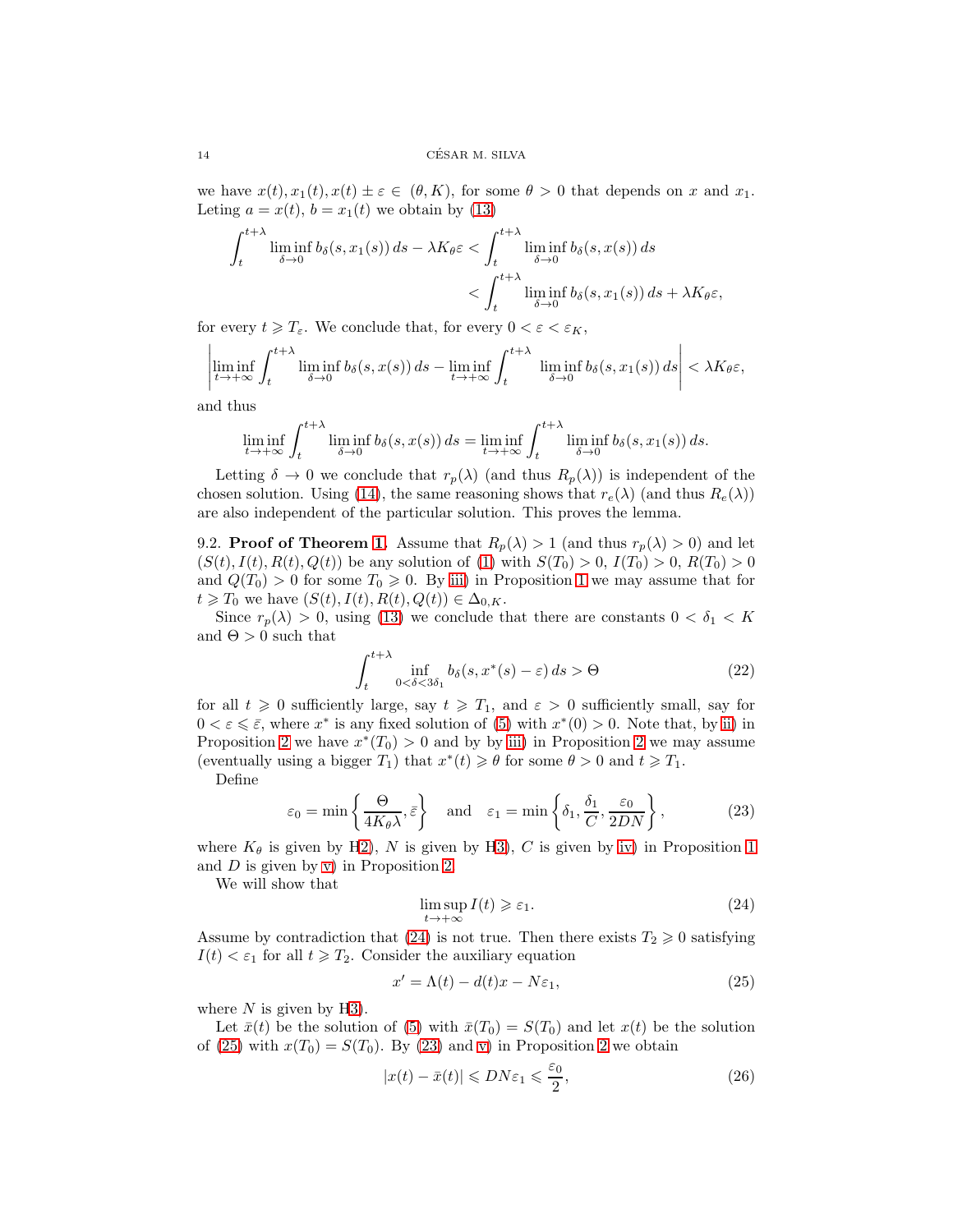for all  $t \geqslant T_0$ .

According to [iv\)](#page-4-5) in Proposition [2,](#page-4-8)  $x^*(t)$  is globally uniformly attractive on  $\mathbb{R}^+_0$ . Therefore, there exists  $T_3 > 0$  such that, for all  $t \geq T_3$ , we have

<span id="page-14-1"></span>
$$
|\bar{x}(t) - x^*(t)| \leqslant \frac{\varepsilon_0}{2}.\tag{27}
$$

By [H3\)](#page-6-0) we have

$$
0\leqslant \varphi(t,S(t),R(t),Q(t),I(t))\leqslant NI(t)
$$

for all  $t \ge \max\{T_0, T_2\}$ , and thus, by the first equation in [\(1\)](#page-3-1),

<span id="page-14-0"></span>
$$
\Lambda(t) - d(t)S \geq S' > \Lambda(t) - d(t)S - N\varepsilon_1. \tag{28}
$$

for all  $t \ge \max\{T_0, T_2\}$ . Comparing [\(25\)](#page-13-1) and [\(28\)](#page-14-0) we conclude that  $S(t) > x(t)$  for all  $t \ge \max\{T_0, T_2\}$ . Write  $T_4 = \max\{T_0, T_1, T_2, T_3\}$ . By [\(26\)](#page-13-3) and [\(27\)](#page-14-1) we have, for all  $t \geqslant T_4$ ,

$$
x^*(t) + \varepsilon_0 > x^*(t) + \frac{\varepsilon_0}{2} \geq \overline{x}(t) \geq S(t) > x(t) \geq \overline{x}(t) - \frac{\varepsilon_0}{2} \geq x^*(t) - \varepsilon_0,
$$

and thus

<span id="page-14-2"></span>
$$
|S(t) - x^*(t) + \varepsilon_0| \le |S(t) - x^*(t)| + \varepsilon_0 < 2\varepsilon_0,\tag{29}
$$

for all  $t \ge T_4$ . By [\(29\)](#page-14-2) and [\(13\)](#page-7-4) in Lemma [1](#page-7-3) we get, for all  $t \ge T_4$ ,

<span id="page-14-3"></span>
$$
b_{\delta}(t, S(t)) > b_{\delta}(t, x^*(t) - \varepsilon_0) - 2K_{\theta} \varepsilon_0.
$$
\n(30)

For  $t > 0$  sufficiently large, say  $t \ge T_5$ , we have by [\(4\)](#page-3-8) and [\(23\)](#page-13-2),  $Q(t) < C\varepsilon_1 < \delta_1$ and  $R(t) < C\varepsilon_1 < \delta_1$  and thus  $I(t), Q(t), R(t) \in (0, \delta_1)$ . We may assume that  $T_5 \geqslant T_4.$ 

According to [\(23\)](#page-13-2) we have  $\varepsilon_0 \leq \bar{\varepsilon}$  and by [\(22\)](#page-13-4) we get

<span id="page-14-4"></span>
$$
\int_{T_5}^t \inf_{0 < \delta < 3\delta_1} b_\delta(\tau, x^*(s) - \varepsilon_0) \, ds > \left( \frac{1}{\lambda} (t - T_5) - 1 \right) \Theta. \tag{31}
$$

By the second equation in [\(1\)](#page-3-1) we obtain

$$
I'(t) = \left[\frac{\varphi(t,S(t),R(t),Q(t),I(t))}{I(t)} - (\gamma(t) + \sigma(t) + d(t) + \alpha_1(t))\right]I(t)
$$

and thus, integrating from  $T_5$  to t, recalling that  $I(t), Q(t), R(t) \in ]0, \delta_1[$  for all  $t \ge T_5$  and using [H3\)](#page-6-0), [\(30\)](#page-14-3), [\(31\)](#page-14-4) and [\(23\)](#page-13-2), we have

$$
I(t) = I(T_5) e^{\int_{T_5}^t \varphi(s, S(s), R(s), Q(s), I(s))/I(s) - (\gamma(s) + \delta(s) + d(s) + \alpha_1(s)) ds}
$$
  
\n
$$
\geq I(T_5) e^{\int_{T_5}^t \int_{0}^t \delta(s, S(s)) ds}
$$
  
\n
$$
I(T_5) e^{\int_{T_5}^t \int_{0}^t \delta(s, S(s)) ds}
$$
  
\n
$$
I(T_5) e^{\int_{0}^t \int_{0}^t \delta(s, S(s)) ds} \geq I(T_5) e^{\int_{0}^t \frac{\alpha_1}{\lambda} - 2K_\theta \varepsilon_0} \frac{\log(1 - T_5)}{\log(1 - T_5)} - \Theta
$$
  
\n
$$
\geq I(T_5) e^{\frac{\Theta}{2\lambda}(t - T_5)} - \Theta,
$$

and we conclude that  $I(t) \to +\infty$ . This contradicts the assumption that  $I(t) < \varepsilon_1$ for all  $t \geq T_2$ . From this we conclude that [\(24\)](#page-13-0) holds.

Next we will prove that for some constant  $\ell > 0$  we have in fact

<span id="page-14-5"></span>
$$
\liminf_{t \to +\infty} I(t) > \ell \tag{32}
$$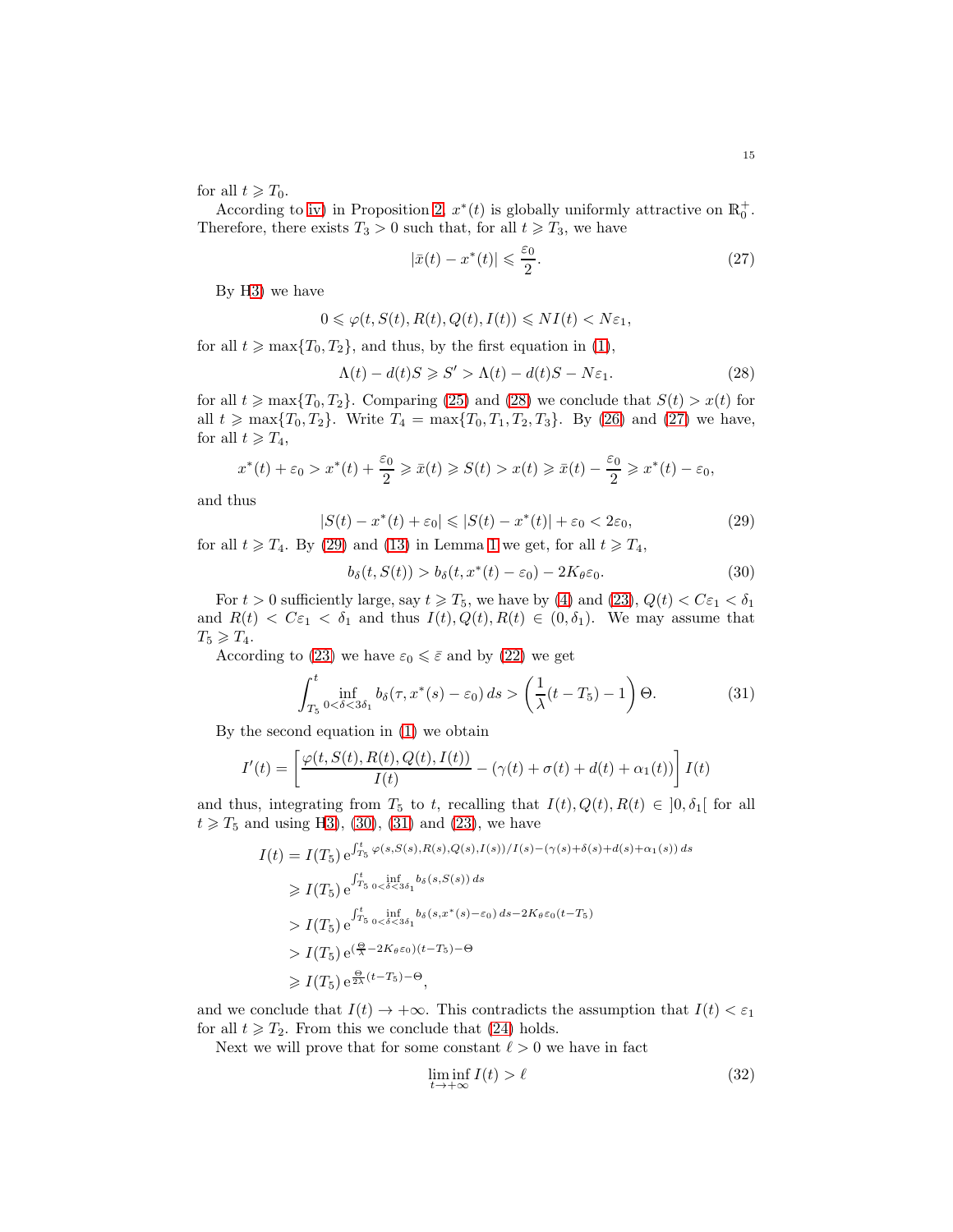for every solution  $(S(t), I(t), R(t), Q(t))$  with  $S(T_0) > 0$ ,  $I(T_0) > 0$ ,  $R(T_0) > 0$  and  $Q(T_0) > 0$ . By [\(22\)](#page-13-4), for all  $\xi \geq \lambda$ ,  $t \geq T_1$  and  $0 < \theta < \overline{\varepsilon}$ , we have

<span id="page-15-3"></span>
$$
\int_{t}^{t+\xi} \inf_{0<\delta\leq \delta_1} b_{\delta}(s, x^*(s)-\theta) ds > N. \tag{33}
$$

We proceed by contradiction. Assume that  $(32)$  does not hold. Then there exists a sequence of initial values  $(x_n)_{n\in\mathbb{N}}$ , with  $x_n = (S_n, R_n, Q_n, I_n)$  with  $S_n > 0$ ,  $R_n > 0, Q_n > 0$  and  $I_n > 0$  such that

$$
\liminf_{t \to +\infty} I(t, x_n) < \frac{\varepsilon_1}{n^2},
$$

where  $I(t, x_n)$  denotes the solution of [\(1\)](#page-3-1) with initial conditions  $S(T_1) = S_n$ ,  $I(T_1) = I_n$ ,  $R(T_1) = R_n$  and  $Q(T_1) = Q_n$ . By [\(24\)](#page-13-0), given  $n \in \mathbb{N}$ , there are two sequences  $(t_{n,k})_{k\in\mathbb{N}}$  and  $(s_{n,k})_{k\in\mathbb{N}}$  with

$$
T_1 < s_{n,1} < t_{n,1} < s_{n,2} < t_{n,2} < \cdots < s_{n,k} < t_{n,k} < \cdots
$$

and  $\lim_{k \to +\infty} s_{n,k} = +\infty$ , such that

<span id="page-15-0"></span>
$$
I(s_{k,n}, x_n) = \frac{\varepsilon_1}{n}, \quad I(t_{k,n}, x_n) = \frac{\varepsilon_1}{n^2}
$$
\n(34)

and

<span id="page-15-1"></span>
$$
\frac{\varepsilon_1}{n^2} < I(t, x_n) < \frac{\varepsilon_1}{n}, \quad \text{for all} \quad t \in ]s_{n,k}, t_{n,k}[\,. \tag{35}
$$

By the second equation in [\(1\)](#page-3-1) we have

$$
I'(t, x_n) = I(t, x_n)[(\varphi(t, S(t, x_n), R(t, x_n), Q(t, x_n), I(t, x_n))/I(t, x_n) -
$$
  

$$
-(\gamma(t) + \delta(t) + d(t) + \alpha_1(t))]
$$
  

$$
\geq -(\gamma(t) + \sigma(t) + d(t) + \alpha_1(t))I(t, x_n)
$$
  

$$
\geq -(\gamma_S + \sigma_S + d_S + (\alpha_1)_S)I(t, x_n),
$$

Therefore we obtain

$$
\int_{s_{k,n}}^{t_{k,n}} \frac{I'(\tau, x_n)}{I(\tau, x_n)} d\tau \geqslant -(\gamma_S + \sigma_S + d_S + (\alpha_1)_S)(t_{k,n} - s_{k,n})
$$

and thus  $I(t_{k,n}, x_n) \geqslant I(s_{k,n}, x_n) e^{-(\gamma s + \sigma s + ds + (\alpha_1)s)(t_{k,n} - s_{k,n})}$ . By [\(34\)](#page-15-0) we get  $\frac{1}{n} \geq e^{-(\gamma_S + \sigma_S + d_S + (\alpha_1)_S)(t_{k,n} - s_{k,n})}$  and therefore we have

<span id="page-15-2"></span>
$$
t_{k,n} - s_{k,n} \geqslant \frac{\log n}{\gamma_S + \sigma_S + d_S + (\alpha_1)_S} \to +\infty
$$
\n(36)

as  $n \to +\infty$ .

According to [\(35\)](#page-15-1), for all  $t \in ]s_{k,n}, t_{k,n}[$ , we have  $I(t, x_n) < \varepsilon_1/n < \varepsilon_1$  and we conclude that  $\varphi(t, S, R, Q, I) \leq N \varepsilon_1$  for all  $t \in ]s_{k,n}, t_{k,n}[$ . Thus by [\(1\)](#page-3-1) we obtain

$$
S' \geq \Lambda(t) - d(t)S - N\varepsilon_1
$$

for all  $t \in ]s_{k,n}, t_{k,n}$ .

By comparison we have  $S(t, x_n) \geq x(t)$  for all  $t \in ]s_{k,n}, t_{k,n}[$ , where x is the solution of [\(25\)](#page-13-1) with  $x(s_{k,n}) = S(s_{k,n}, x_n)$ . Using [\(26\)](#page-13-3) we obtain, for all  $t \in$  $]s_{k,n}, t_{k,n}[$ 

<span id="page-15-4"></span>
$$
|x(t) - \bar{x}(t)| \leq \frac{\varepsilon_0}{2},\tag{37}
$$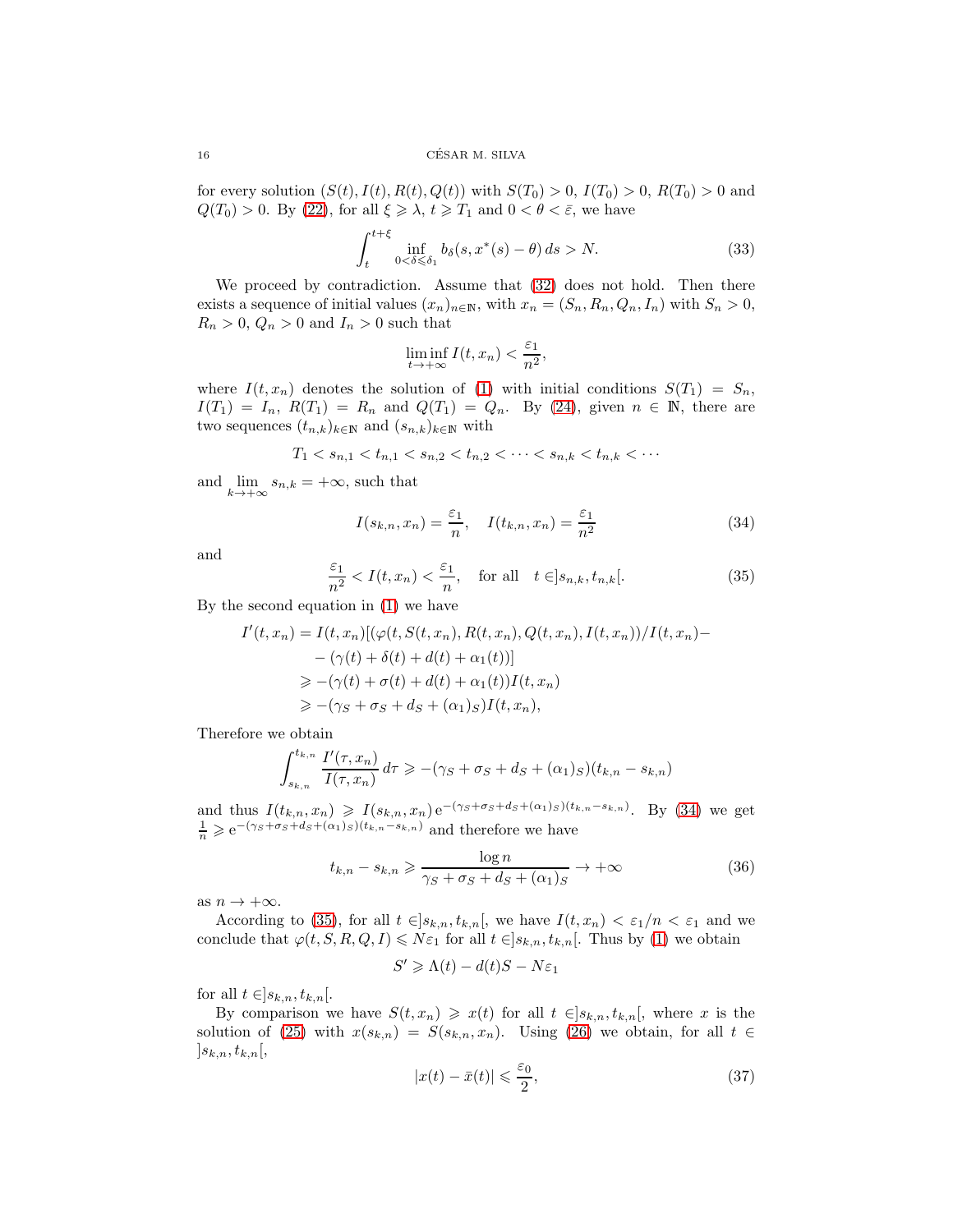where  $\bar{x}(t)$  is a solution of [\(5\)](#page-4-0) with  $\bar{x}(s_{k,n}) = S(s_{k,n}, x_n)$ . Since  $x^*(t)$  is globally uniformly attractive, there exists  $T^* > 0$ , independent of n and k, such that

<span id="page-16-0"></span>
$$
|\bar{x}(t) - x^*(t)| \leq \frac{\varepsilon_0}{2},\tag{38}
$$

for all  $t \geq s_{k,n} + T^*$ . By [\(36\)](#page-15-2) we can choose  $B > 0$  such that  $t_{n,k} - s_{n,k} > \lambda + T^*$ for all  $n \ge B$ . Given  $n \ge B$ , by [\(33\)](#page-15-3), [\(37\)](#page-15-4) and [\(38\)](#page-16-0) and by the second equation in [\(1\)](#page-3-1) we get

$$
\frac{\varepsilon_1}{n^2} = I(t_{k,n}, x_n) \ge I(s_{k,n} + T^*, x_n) e^{\int_{s_{k,n} + T^*}^{t_{k,n}} \liminf_{\delta \to 0} b_{\delta}(\tau, S(\tau, x_n)) d\tau}
$$
  

$$
\ge \frac{\varepsilon_1}{n^2} e^{\int_{s_{k,n} + T^*}^{t_{k,n}} \liminf_{\delta \to 0} b_{I, \delta_1}(\tau, x^*(\tau) - \varepsilon_0) d\tau} > \frac{\varepsilon_1}{n^2}.
$$

This leads to a contradiction and establishes that  $\liminf_{t\to+\infty} I(t) > \ell > 0$ . Thus, [1.](#page-7-6) in Theorem [1](#page-7-2) is established.

Assume now that  $R_e(\lambda) < 1$  (and thus  $r_e(\lambda) < 0$ ) for some  $\lambda > 0$ . Then we can choose  $\Theta > 0$  and  $T_0 > 0$  such that

<span id="page-16-2"></span>
$$
\int_{t}^{t+\lambda} b_{\delta}(s, x^{*}(s) + \varepsilon) ds < -\Theta,
$$
\n(39)

for all  $t \geq T_0$  and  $\varepsilon > 0$  sufficiently small, say  $\varepsilon < \bar{\varepsilon}$ . By [iii\)](#page-3-5) in Proposition [1](#page-3-7) we can assume that  $(S(t), I(t), R(t), Q(t)) \in \Delta_{0,K}$  for  $t \geq T_0$ .

We will show that

$$
\limsup_{t \to +\infty} I(t) = 0. \tag{40}
$$

By [\(1\)](#page-3-1) and [H3\)](#page-6-0) we have

$$
S'(t) \leq \Lambda(t) - d(t)S
$$

for all  $t \geq T_0$ . For any solution  $x(t)$  of [\(5\)](#page-4-0) with  $x(T_0) = S(T_0)$  we have by comparison  $S(t) \leq x(t)$  for all  $t \geq T_0$ . Since  $x^*(t)$  is globally uniformly attractive, there exists  $\varepsilon_1 < \bar{\varepsilon}$  and  $T_1 \geq T_0$  such that, for all  $t > T_1$ , we have

$$
|x(t) - x^*(t)| < \varepsilon_1.
$$

Therefore, for all  $t \geq T_1$ , we have

<span id="page-16-1"></span>
$$
S(t) \leqslant x(t) \leqslant x^*(t) + \varepsilon_1. \tag{41}
$$

.

Thus, by the second equation in [\(1\)](#page-3-1) and by [H4\)](#page-6-1) we conclude that

$$
\frac{I'(t)}{I(t)} = \frac{\varphi(t, S(t), R(t), Q(t), I(t))}{I(t)} - (\gamma(t) + \sigma(t) + d(t) + \alpha_1(t))
$$
\n
$$
\leq \limsup_{\delta \to 0} \frac{\varphi(t, S(t), 0, 0, \delta)}{\delta} - (\gamma(t) + \sigma(t) + d(t) + \alpha_1(t))
$$
\n
$$
\leq \limsup_{\delta \to 0} b_{\delta}(t, S(t))
$$

and finally

$$
\log \frac{I(t)}{I(T_1)} = \int_{T_1}^t \frac{I'(\tau)}{I(\tau)} d\tau \leq \int_{T_1}^t \limsup_{\delta \to 0} b_\delta(s, S(s)) ds.
$$

Therefore, by [H1\)](#page-5-1), [\(41\)](#page-16-1) and [\(14\)](#page-7-5) we have

$$
I(t) = I(T_1) e^{\int_{T_1}^t \limsup_{\delta \to 0} b_\delta(s, S(s)) ds} \leqslant I(T_1) e^{\int_{T_1}^t \limsup_{\delta \to 0} b_\delta(s, x^*(s) + \varepsilon_1) ds}
$$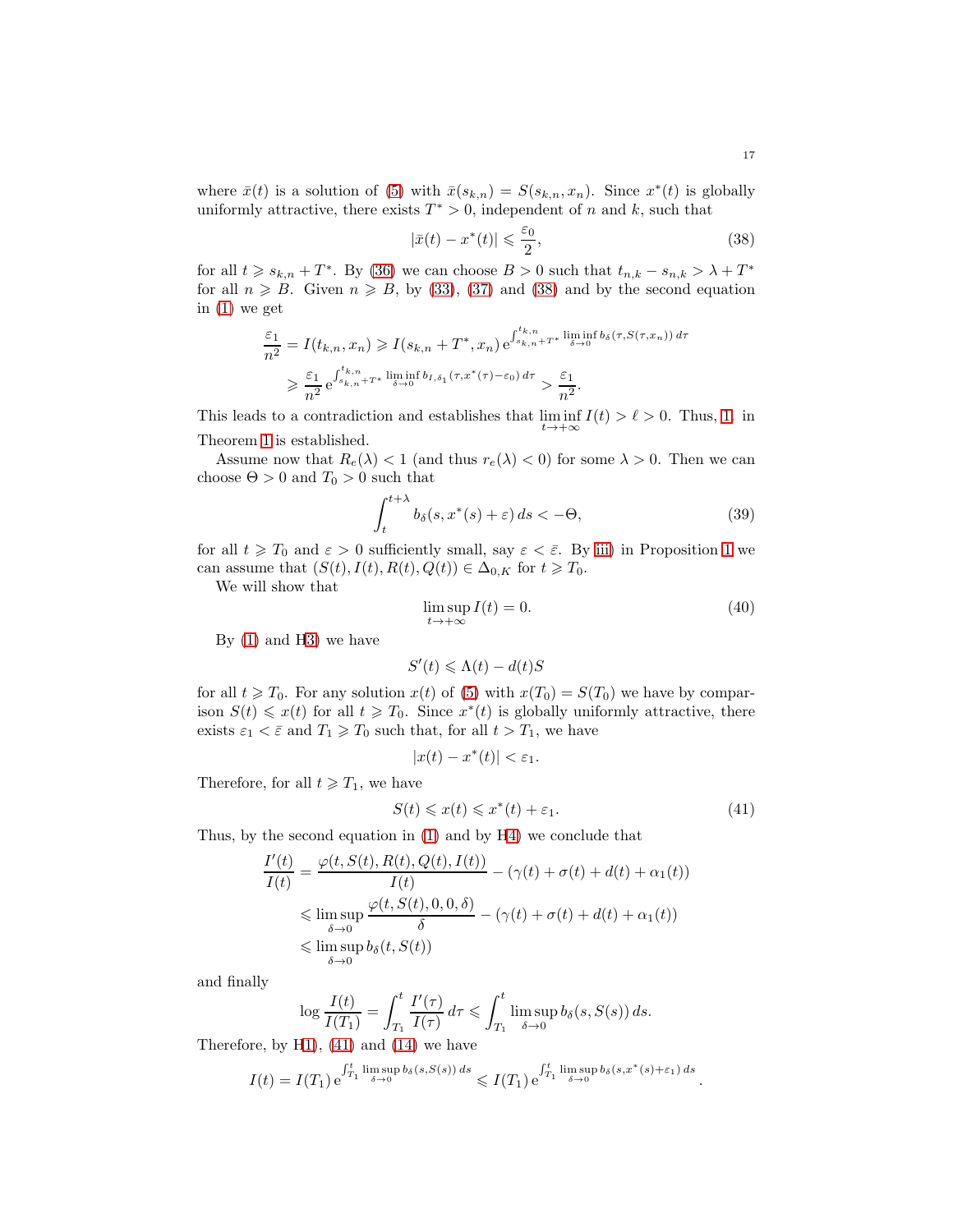By [\(39\)](#page-16-2) we conclude that

$$
I(t) \leqslant I(T_1) e^{-\left(\frac{t-T_1}{\lambda} + 1\right)\Theta}.
$$

Therefore  $\lim_{t\to+\infty} I(t) = 0$  and this proves that the infectives go to extinction.

Next, still assuming that  $R_e(\lambda) < 1$  for some  $\lambda > 0$ , we let  $(S(t), R(t), Q(t), I(t))$ be a solution of [\(1\)](#page-3-1) with non-negative initial conditions and  $(S_0(t), 0, 0, 0)$  be a disease-free solution of [\(1\)](#page-3-1) with non-negative initial conditions. By [iii\)](#page-3-5) in Proposi-tion [1](#page-3-7) we can assume that  $(S(t), I(t), R(t), Q(t)), (S_0(t), 0, 0, 0) \in \Delta_{0,K}$  for  $t \geq T_0$ . Thus

$$
S_0(t), S(t), R(t), Q(t) < K
$$

for  $t \geq T_0$ . By Theorem [2](#page-7-7) we have  $\lim_{t \to +\infty} I(t) = 0$ . Therefore given  $\varepsilon > 0$  there exists  $T_{\varepsilon} \geq T_0$  such that  $I(t) < \varepsilon$ ,  $S(t)$ ,  $R(t)$ ,  $Q(t) < K$  for  $t \geq T_{\varepsilon}$ . Thus

$$
\Lambda(t) - d(t)S \geqslant S'(t) \geqslant \Lambda(t) - d(t)S - \varepsilon N,
$$

for all  $t \geqslant T_{\varepsilon}$ . By comparison we get

<span id="page-17-0"></span>
$$
x_1(t) \ge S(t) \ge x_2(t) \tag{42}
$$

where  $x_1(t)$  is the solution of [\(5\)](#page-4-0) and  $x_2(t)$  is the solution of [\(25\)](#page-13-1) with  $\varepsilon_1 = \varepsilon$  and  $x_1(T_\varepsilon) = x_2(T_\varepsilon) = S(T_\varepsilon)$ . By [v\)](#page-4-7) in Proposition [2](#page-4-8) we obtain, for all  $t \geq T_1$ ,

<span id="page-17-1"></span>
$$
|x_2(t) - x_1(t)| \le \varepsilon N D,\tag{43}
$$

Since  $S_0(t)$  is a solution of [\(5\)](#page-4-0), it is globally uniformly attractive, by [iv\)](#page-4-5) in Propo-sition [2.](#page-4-8) Thus, there is  $T_2 \geq T_{\varepsilon}$  such that

<span id="page-17-2"></span>
$$
|x_1(t) - S_0(t)| \leq \varepsilon \tag{44}
$$

for all  $t \geq T_2$ . By [\(42\)](#page-17-0), [\(43\)](#page-17-1) and [\(44\)](#page-17-2) we conclude that

<span id="page-17-3"></span>
$$
S(t) \geq x_2(t) \geq x_1(t) - \varepsilon ND \geq S_0(t) - (1 + ND)\varepsilon,
$$
\n<sup>(45)</sup>

for all  $t \geq T_2$ , and also, by [\(42\)](#page-17-0) and [\(44\)](#page-17-2),

<span id="page-17-4"></span>
$$
S(t) \leqslant S_0(t) + \varepsilon \tag{46}
$$

for all  $t \geq T_2$ . Since  $\varepsilon > 0$  can be made arbitrarily small by taking  $t \geq T_{\varepsilon}$ , by [\(45\)](#page-17-3) and [\(46\)](#page-17-4) we have

$$
\lim_{t \to +\infty} |S(t) - S_0(t)| = 0.
$$
\n(47)

Let  $T_3 \geq 0$  be such that  $I(t) < \varepsilon$  for every  $t \geq T_3$ . By the third equation in [\(1\)](#page-3-1), we get

$$
Q'(t) \leq \varepsilon \sigma_S - (d_I + (\alpha_2)_I + \varepsilon_I)Q(t).
$$

and thus

$$
Q(t) \leq Q(T_3) e^{-(d_I + (\alpha_2)_I + \varepsilon_I)(t - T_3)} + \frac{\varepsilon \sigma_S (1 - e^{-(d_I + (\alpha_2)_I + \varepsilon_I)(t - T_3)})}{d_I + (\alpha_2)_I + \varepsilon_I}.
$$

Therefore

$$
\lim_{t \to +\infty} Q(t) \leq \frac{\varepsilon \sigma_S}{d_I + (\alpha_2)_I + \varepsilon_I}.
$$
\n(48)

Since  $\varepsilon > 0$  can be made arbitrarily small we get  $\lim_{t \to +\infty} Q(t) = 0$ .

Let  $T_4 \geq T_3$  be such that  $Q(t) < \varepsilon$  for every  $t \geq T_4$ . By the fourth equation in [\(1\)](#page-3-1) and since  $I(t) < \varepsilon$  and for all  $t \geq 3$ , we get

$$
R'(t) \leq \varepsilon(\gamma_S + \varepsilon_S) - d_I R(t).
$$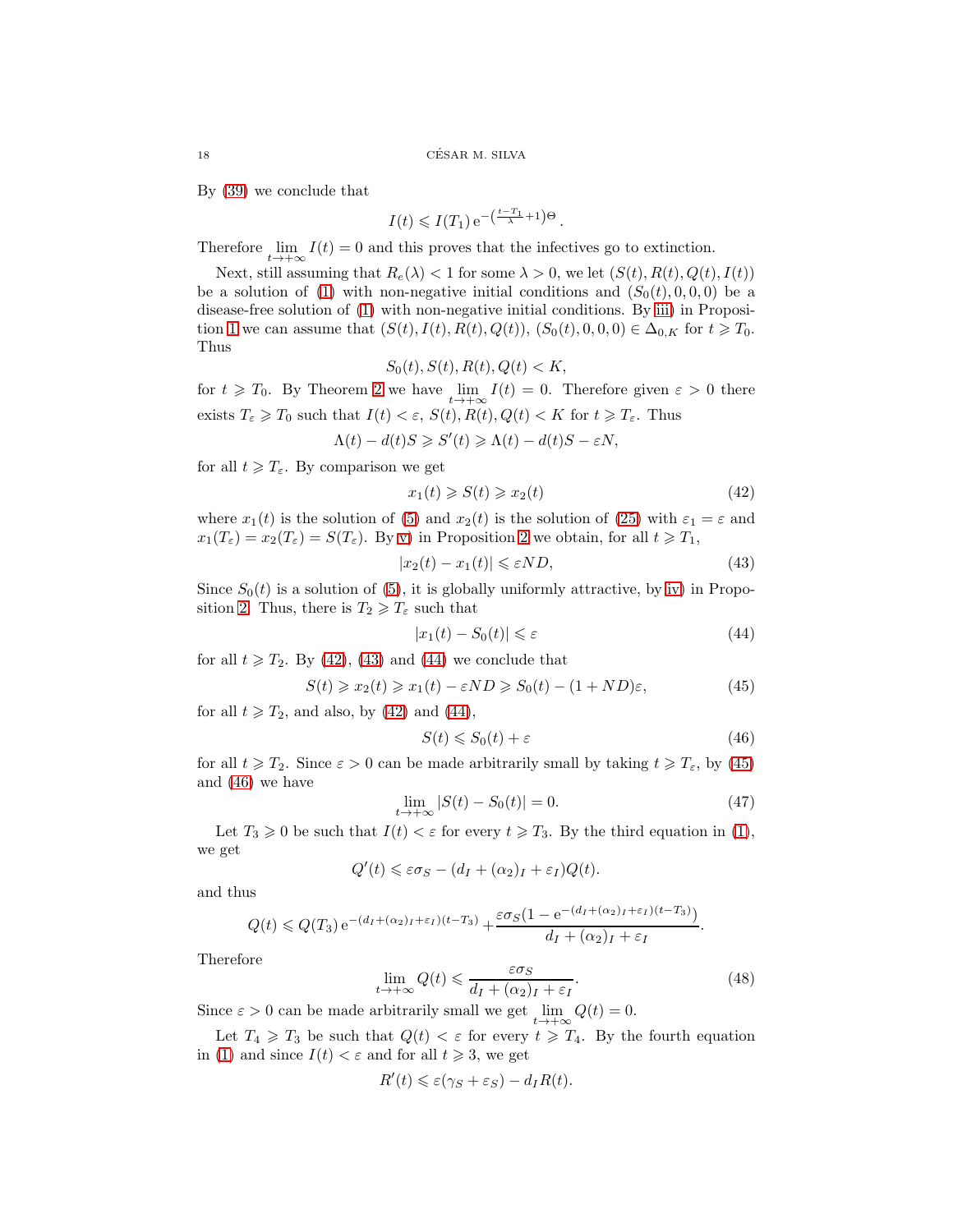We obtain

$$
R(t) \leqslant R(T_4) e^{-d_I(t-T_4)} + \frac{\varepsilon(\gamma_S + \varepsilon_S)(1 - e^{-d_I(t-T_4)})}{d_I}.
$$

and thus

$$
\lim_{t \to +\infty} R(t) \leqslant \frac{\varepsilon(\gamma_S + \varepsilon_S)}{d_I}.\tag{49}
$$

Since  $\varepsilon > 0$  can be made arbitrarily small we get  $\lim_{t \to +\infty} R(t) = 0$ .

We conclude that any disease-free solution  $(S_0(t), 0, 0, 0)$  with nonnegative initial conditions is globally attractive. We obtain [2.](#page-7-7) in Theorem [1](#page-7-2) and this concludes our proof.

### 10. Simulation

<span id="page-18-0"></span>In order to illustrate our results we carried out some experiments.

Note that, comparing corollaries [4,](#page-10-2) [5,](#page-10-3) [6](#page-11-3) and [7](#page-12-2) with the corresponding autonomous situations we see that the thresholds for each of these models are identical to the thresholds of an autonomous model with parameters that are average type quantities obtained from the corresponding nonautonomous parameteres. In this section we will confirm this fact for some model but we will also show that this is not always the case. Namely, we will define a set of parameters, including a nonautonomous  $\beta(t)$  that depend on some  $\alpha > 0$ .

Consider a nonautonomous model with mass-action and parameters  $\Lambda = 0.001$ ,  $d = 0.035, \gamma(t) = 0.4, \sigma(t) = 0.01, a_1(t) = a_2(t) = \varepsilon(t) = 0.2$  and

$$
\beta(t) = \alpha(1 - 0.7\sin(0.3t))(2 - e^{-t}).
$$

Firstly, we will confirm our results by computing the thresholds for the models with the above parameteres and mass-action and also quarantine-adjusted incidence. For any  $\lambda > 0$ , we obtain

$$
R_p^{SIM}(\lambda) = \liminf_{t \to \infty} 0.0886\alpha(\lambda - 4.667\sin(.3t + .15\lambda)\sin(.15\lambda))
$$

and

$$
R_e^{SIM}(\lambda) = \limsup_{t \to \infty} 0.0886\alpha(\lambda - 4.667\sin(.3t + .15\lambda)\sin(.15\lambda))
$$

(where the numbers  $R_p^{SIM}(\lambda)$  and  $R_e^{SIM}(\lambda)$  are given in section [7\)](#page-11-0). For instance, setting  $\alpha = 9$  and  $\lambda = 21$ , we have  $R_p^{SIM}(\lambda) = 1.10599 > 1$  and we can conclude that the infectives are permanent and, setting  $\alpha = 8$  and  $\lambda = 21$ , we have  $R_e^{SIM}(\lambda) = 0.98310 < 1$  and we can conclude that the infectives go to extinction. Figure [1](#page-19-0) illustrate the referred situations. Now consider a nonautonomous model with quarantine adjusted incidence and the same parameters:  $\Lambda = 0.001, d = 0.035, \gamma(t) = 0.4, \sigma(t) = 0.01, a_1(t) = a_2(t) = \varepsilon(t) = 0.2$  and  $\beta(t) = \alpha(1 - 0.7\sin(0.3t))(2 - e^{-t})$ . For any  $\lambda > 0$ , we obtain in this case

$$
R_p^{S/QA}(\lambda) = \liminf_{t \to \infty} 3.10078\alpha(\lambda - 4.667\sin(.3t + .15\lambda)\sin(.15\lambda))
$$

and

R

$$
R_e^{S/QA}(\lambda) = \limsup_{t \to \infty} 3.10078\alpha(\lambda - 4.667\sin(.3t + .15\lambda)\sin(.15\lambda))
$$

(where the numbers  $R_p^{S/Q}(\lambda)$  and  $R_p^{S/Q}(\lambda)$  are given in section [7\)](#page-11-0). Setting  $\alpha = 0.25$ and  $\lambda = 0.2$ , we have  $R_p^{S/QA}(\lambda) = 1.07527 > 1$  and we can conclude that the infectives are permanent and, setting  $\alpha = .23$  and  $\lambda = 0.2$ , we have  $R_e^{S/QA}(\lambda) =$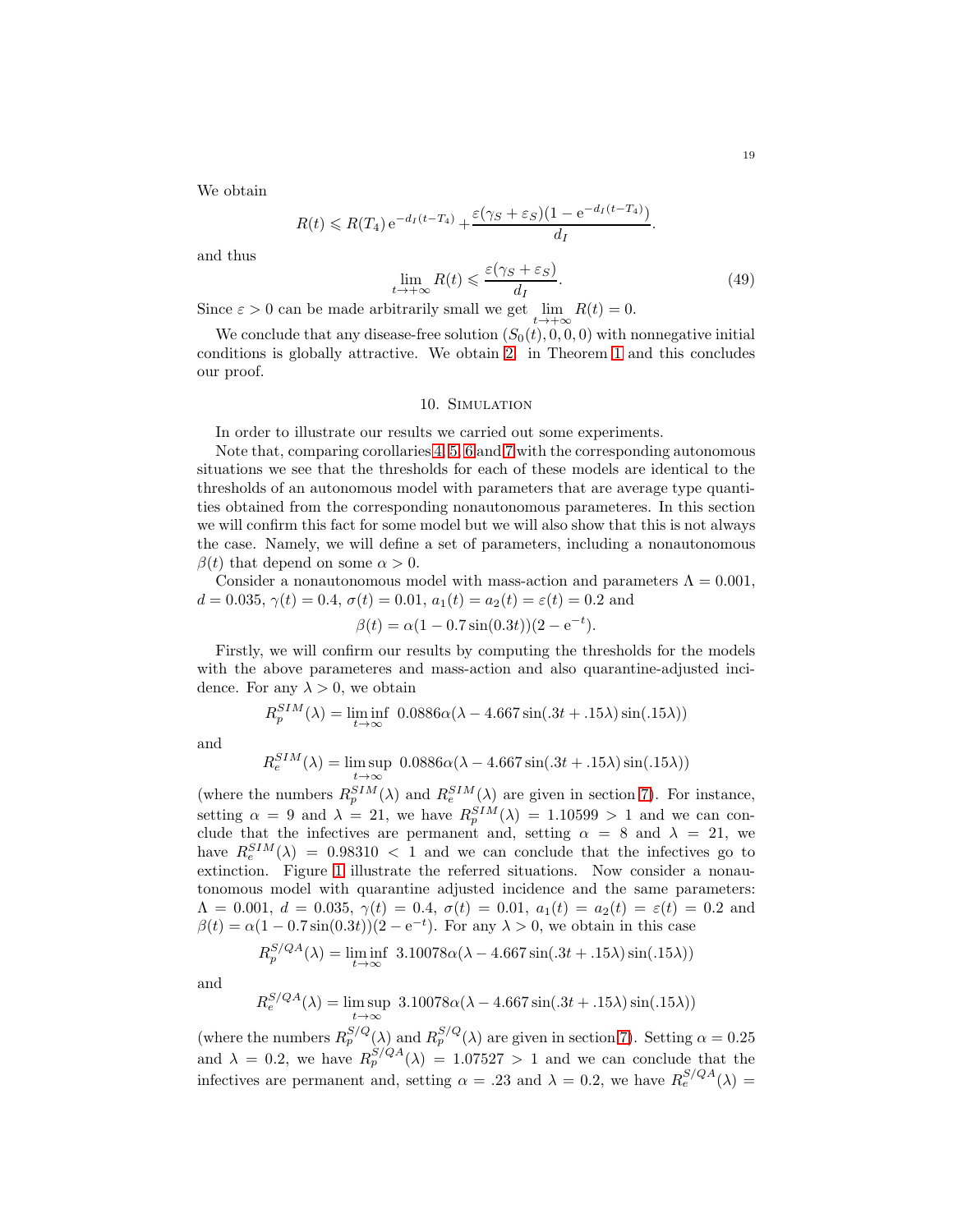<span id="page-19-0"></span>

FIGURE 1. Constant birth and death, mass-action - left  $\alpha = 9$  $(R_p^{SIM} \approx 1.11)$  and right  $\alpha = 8$   $(R_e^{SIM} \approx 0.98)$ 

 $0.989247 < 1$  and we can conclude that the infectives go to extinction. Figures [2](#page-19-1) illustrate the referred situations.

<span id="page-19-1"></span>

Figure 2. Constant birth and death, quarantine-adjusted - left  $\alpha = 0.25 \ (R_p^{S/QA} \approx 1.07)$  and right  $\alpha = 0.23 \ (R_e^{S/QA} \approx 0.99)$ 

Next, we will consider variable birth and death rates, namely we set

 $\Lambda(t) = .001(1 + \sin(.3t))(1 - e^{-t})$  and  $d(t) = .035(1 + \cos(.3t))(1 + e^{-t}).$ 

Notice that, for  $\lambda_0 = 2\pi/0.3$ , we have

$$
\lim_{t \to +\infty} \frac{1}{\lambda_0} \int_t^{t + \lambda_0} \Lambda(s) \, ds = 0.001 \quad \text{and} \quad \lim_{t \to +\infty} \frac{1}{\lambda_0} \int_t^{t + \lambda_0} d(s) \, ds = 0.035
$$

and so we can analyse the influence of the nonautonomy of  $\Lambda(t)$  and  $d(t)$  comparing our next results to the previous ones.

We start with quarantine-adjusted incidence. According to corollary [7,](#page-12-2) we have in this case the same thresholds as before. Setting again  $\alpha = 0.25$  and  $\lambda = 0.2$ , we have the same threshold  $(R_p^{S/QA}(\lambda) = 1.07527 > 1)$  and the infectives are permanent and setting  $\alpha = .23$  and  $\lambda = 0.2$  we get again the same threshold  $(R_e^{S/QA}(\lambda) = 0.989247 < 1)$  and we can conclude that the infectives go to extinction. Figure [3](#page-20-1) corresponds to this situation.

Next we turn our attention to mass-action incidence. Corollary [6](#page-11-3) doesn't give us the threshold in this case since we had to assume constant birth and death rates in section [7.](#page-11-0) In this case we need to compute the thresholds numerically. Setting  $\lambda = 6\pi$  and  $\alpha = 7.6$  in [\(10\)](#page-7-8) we get  $R_p(6\pi) \approx 1.33768 > 1$  and setting  $\lambda = 6\pi$  and  $\alpha = 7.3$  in [\(11\)](#page-7-9) we get  $R_e(6\pi) \approx 0.900342 < 1$ . Thus we conclude that for  $\alpha = 7.6$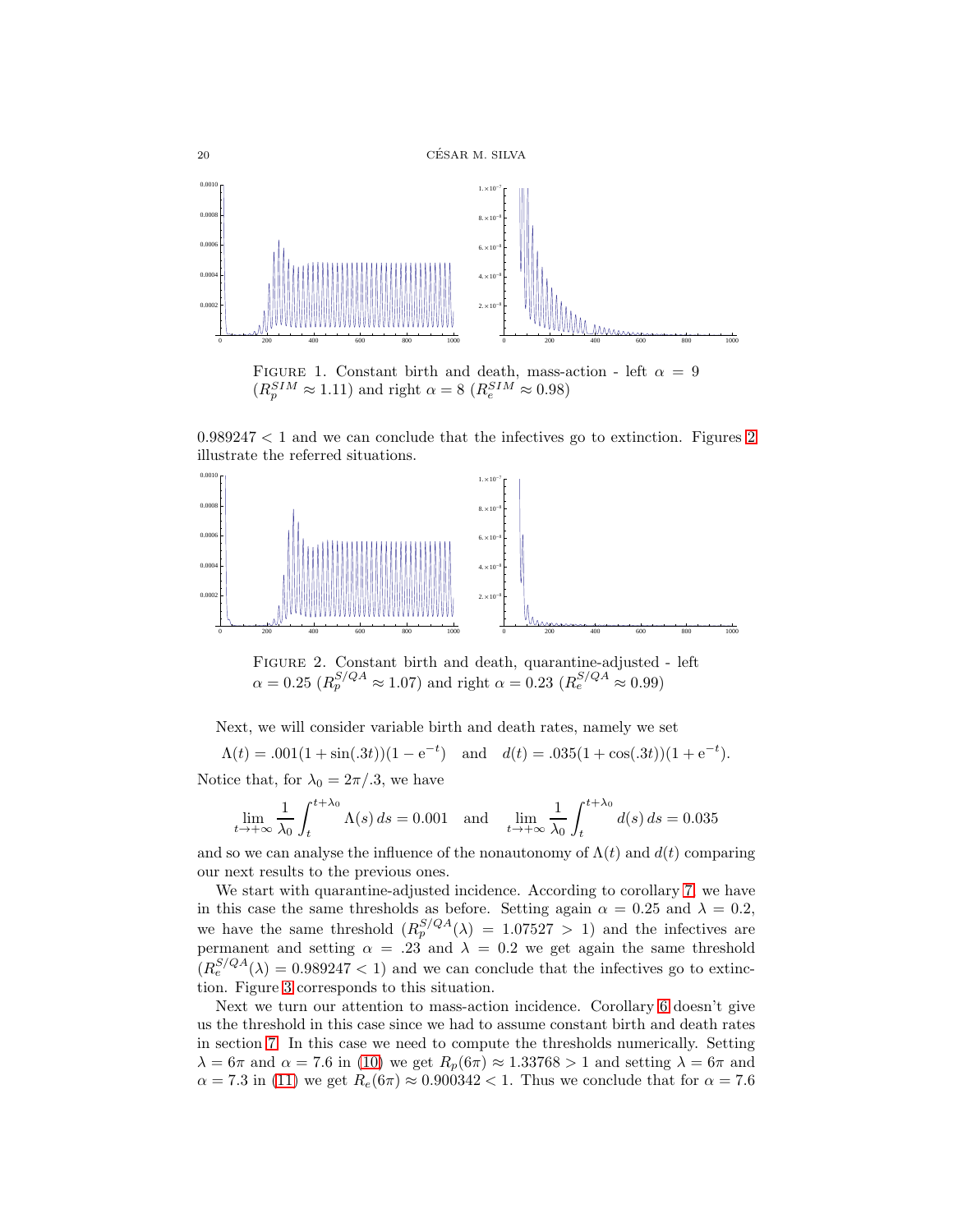<span id="page-20-1"></span>

Figure 3. Variable birth and death, quarantine-adjusted - left  $\alpha = 0.25 \ (R_p^{S/QA} \approx 1.07)$  and right  $\alpha = 0.23 \ (R_e^{S/QA} \approx 0.99)$ 

we have permanence and for  $\alpha = 7.3$  we have extinction. Figure [4](#page-20-2) supports the conclusions obtained by computing the threshold.

<span id="page-20-2"></span>

FIGURE 4. Variable birth and death, mass-action - left  $\alpha = 7.6$  $(R_p(6\pi) \approx 1.34)$  and right  $\alpha = 7.3$   $(R_p(6\pi) \approx 0.90)$ 

# 11. Discussion

<span id="page-20-0"></span>In this work we obtained threshold conditions for the permanence and extinction of the infectives for a nonautonomous model with isolation and general incidence. Our result includes as particular cases several models in the literature and we were able to obtain sharp thresholds based only on some kind of asymptotic averages of the parameters defined in [\(3\)](#page-3-9). Namely, we obtained these kind of thresholds in the autonomous case, the asymptotically autonomous case, the periodic case with constant birth and death rates, the general nonautonomous model with mass-action and constant birth and death rates and the general nonautonomous model with quarantine-adjusted incidence. In all the previous situations we can see that the thresholds obtained correspond to the thresholds for the autonomous model whose parameters are obtained by the corresponding nonautonomous parameter computing one of the numbers in [\(3\)](#page-3-9). For example, we have shown that the thresholds for the asymptotically autonomous model are the same as the thresholds for the corresponding autonomous model and, for the nonautonomous model with quarantine-adjusted incidence  $R_p^{S/QA}(\lambda)$  the thresholds are equal to the number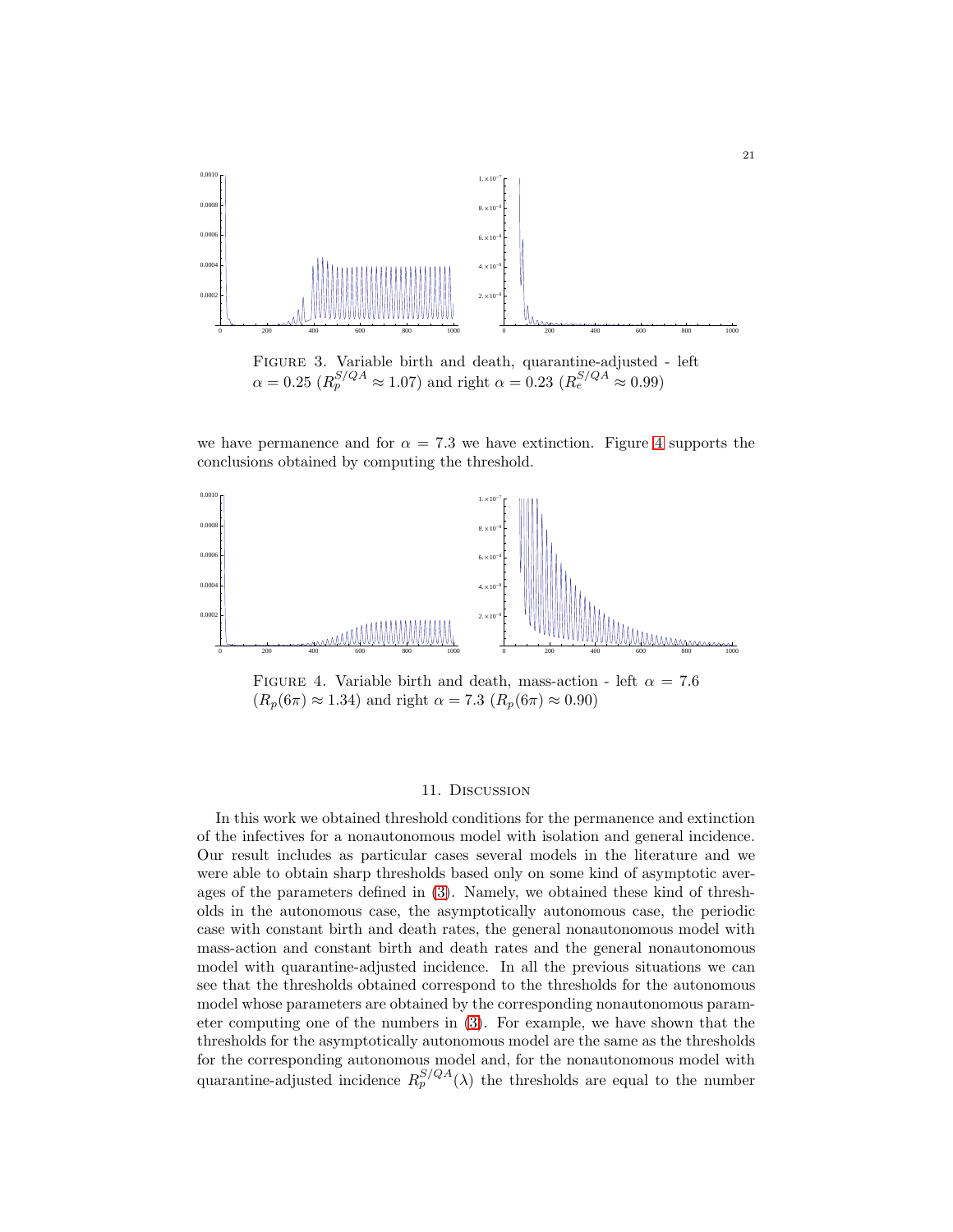$R_p(\lambda)$  corresponding to the autonomous model (with arbitrary  $\Lambda, d, \varepsilon, \alpha_2 > 0$ )

$$
\begin{cases}\nS' = \Lambda - \beta_{\lambda}^{-} \frac{SI}{S+I+R} - d_{\lambda}^{-} S \\
I' = \beta_{\lambda}^{-} \frac{SI}{S+I+R} - \left[\gamma_{\lambda}^{-} + \sigma_{\lambda}^{-} + d_{\lambda}^{-} + (\alpha_{1})_{\lambda}^{-}\right] I \\
Q' = \sigma_{\lambda}^{-} I - \left[d_{\lambda}^{-} + \alpha_{2} + \varepsilon\right] Q \\
R' = \gamma_{\lambda}^{-} I + \varepsilon Q - d_{\lambda}^{-} R\n\end{cases}
$$

.

Our simulations showed that the described situation doesn't hold in general. In fact, in section [10,](#page-18-0) we showed that, unlike the quarantine-adjusted case, for massaction incidence the thresholds are strongly dependent on the shape of the functions  $\beta(t)$ ,  $\lambda(t)$  and  $d(t)$  and not only on the numbers  $\beta^+_{\lambda}, \beta^-_{\lambda}, \Lambda^+_{\lambda}, \Lambda^-_{\lambda}$  $\overline{\lambda} d_{\lambda}^+$  and  $d_{\lambda}^ \frac{-}{\lambda}$ .

Besides obtaining thresholds for the permanence and extinction of infectives, Theorem [1](#page-7-2) also states that, if  $R_e(\lambda) < 1$ , disease-free solutions are globally asymptotically stable. It is natural to question what can be said about the global behavior of solutions when  $R_p(\lambda) > 1$ . This problem seems to be very difficult in this general setting and probably it can depend highly on the incidence rates. In fact, already in the autonomous setting, for  $R_0 > 1$ , the mass-action incidence and quarantine-adjusted incidence model are very different: in [\[13\]](#page-22-2) it was shown that for mass-action incidence, when  $R_0 > 1$ , there is a unique endemic equilibrium (that coexists with the disease-free equilibrium) and is globally asymptotically stable in the region  $\{(S, I, Q, R) \in \mathbb{R}^4 : S \geq 0 \land I > 0 \land Q \geq 0 \land R \geq 0\}$  while for quarantineadjusted incidence Hopf bifurcations can occur for some parameter values and the endemic equilibrium may became unstable and periodic solutions can occur.

As said in the introduction, to make the model more adapted to the case of diseases with long latent stages, a latent class should be considered. This extra class adds difficulties to the obtention of thresholds and will certainly be the object of future research.

# 12. Acknowledgements

I would like to thank the anonymous referees for their helpful suggestions which allowed me to improve the paper significantly.

### **REFERENCES**

- <span id="page-21-2"></span>[1] M. R. Al-Ajam, A. R. Bizri, J. Mokhbat, J. Weedon and L. Lutwick, Mucormycosis in the Eastern Mediterranean: a seasonal disease, Epidemiology and Infection, 134, 341346 (2006)
- <span id="page-21-0"></span>[2] J. Arino, R. Jordan, P. van den Driessche, Quarantine in a multi-species epidemic model with spatial dynamics, Math. Biosc. 206, 4660 (2007)
- <span id="page-21-3"></span>[3] N. Bacaër and S. Guernaoui, The epidemic theshold of vector-borne diseases with seasonality: The case of cutaneous leishmaniasis in Chichaoua, Morocco, Journal of Mathematical Biology, 53, 421436 (2006)
- <span id="page-21-5"></span>[4] C. Castillo-Chavez, H.R. Thieme, Asymptotically autonomous epidemic models, in: O. Arino, D. E. Axelrod, M. Kimmel, M. Langlais (Eds.), Mathematical Population Dynamics: Analisys and Heterogenity, Wuerz, Winnipeg, Canada, 1995, p. 33.
- <span id="page-21-4"></span>[5] F. A. B.Coutinho, M. N. Burattini, L. F. Lopez and E. Massad, Threshold conditions for a nonautonomous epidemic system describing the population dynamics of dengue. Bulletin of Mathematical Biology, 68, 22632282 (2006)
- <span id="page-21-1"></span>[6] K. Dietz, The incidence of infectious diseases under the influence of seasonal fluctuations, Lecture Notes in Biomathematics, vol. 11, pp. 1-5. Berlin-Heidelberg-New York, Springer, 1976.